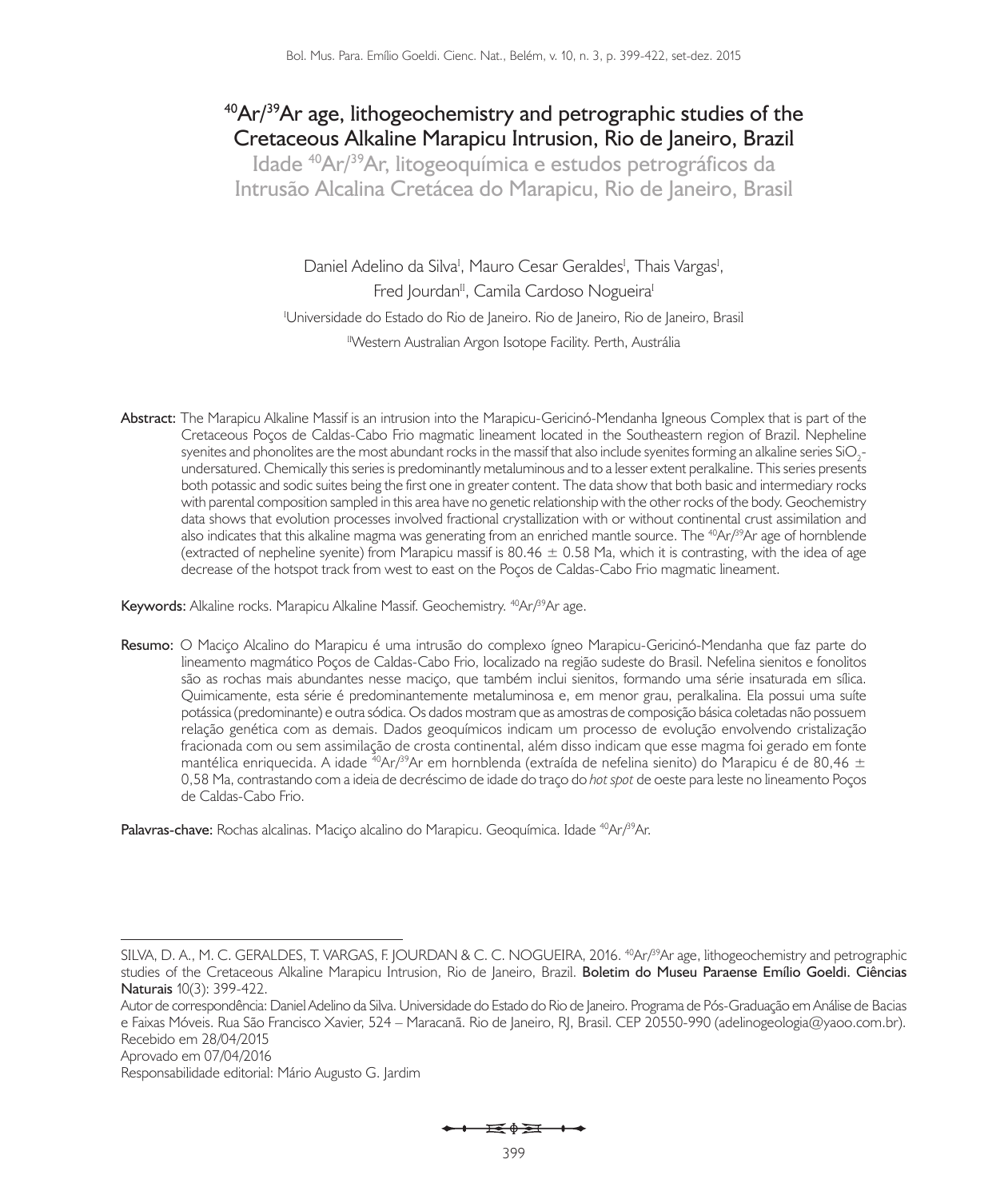# **INTRODUCTION**

The Marapicu-Gericinó-Mendanha Igneous Complex (Figure 1) is composed of two adjacent alkaline intrusions named as Marapicu and Mendanha; these bodies are intruded into the Central segment of the Neoproterozoic Ribeira Mobile Belt and make part of the Brazilian Southeast Alkaline Province (Almeida, 1983). The Marapicu-Gericinó-Mendanha Igneous Complex is detached related to other alkaline provinces of the South America Platform for including plutonic, sub-volcanic (mainly dykes) and volcanic (rarely seen in that provinces) rocks (Ulbrich & Gomes, 1981). The Marapicu Massif forms a smaller body with approximately circular shape

having close to 10 km<sup>2</sup> in area and height over 400 m. The Gericinó-Mendanha is the biggest body localized east side of the Marapicu and has approximately shape the ellipse. Its higher accessible point is over than 850 m. In this body is localized the Nova Iguaçu Volcanic Complex which is composed for central agglomerate, bombs, tuffs and abundant lapilli (Klein & Vieira, 1980; Klein, 1993). In this study, we carry out new petrographical observations and, geochemical and 40Ar/39Ar analyses of samples from the Marapicu Massif. The aim of this study is to constrain the emplacement models of the Cretaceous-Tertiary magmatism, which have taken place in the South-American Plate, southern from Brazil.



Figure 1. Geologic map of Marapicu massif (smaller body in the left) and Gericinó-Mendanha massif (bigger body in the right) adapted of Mota (2008).

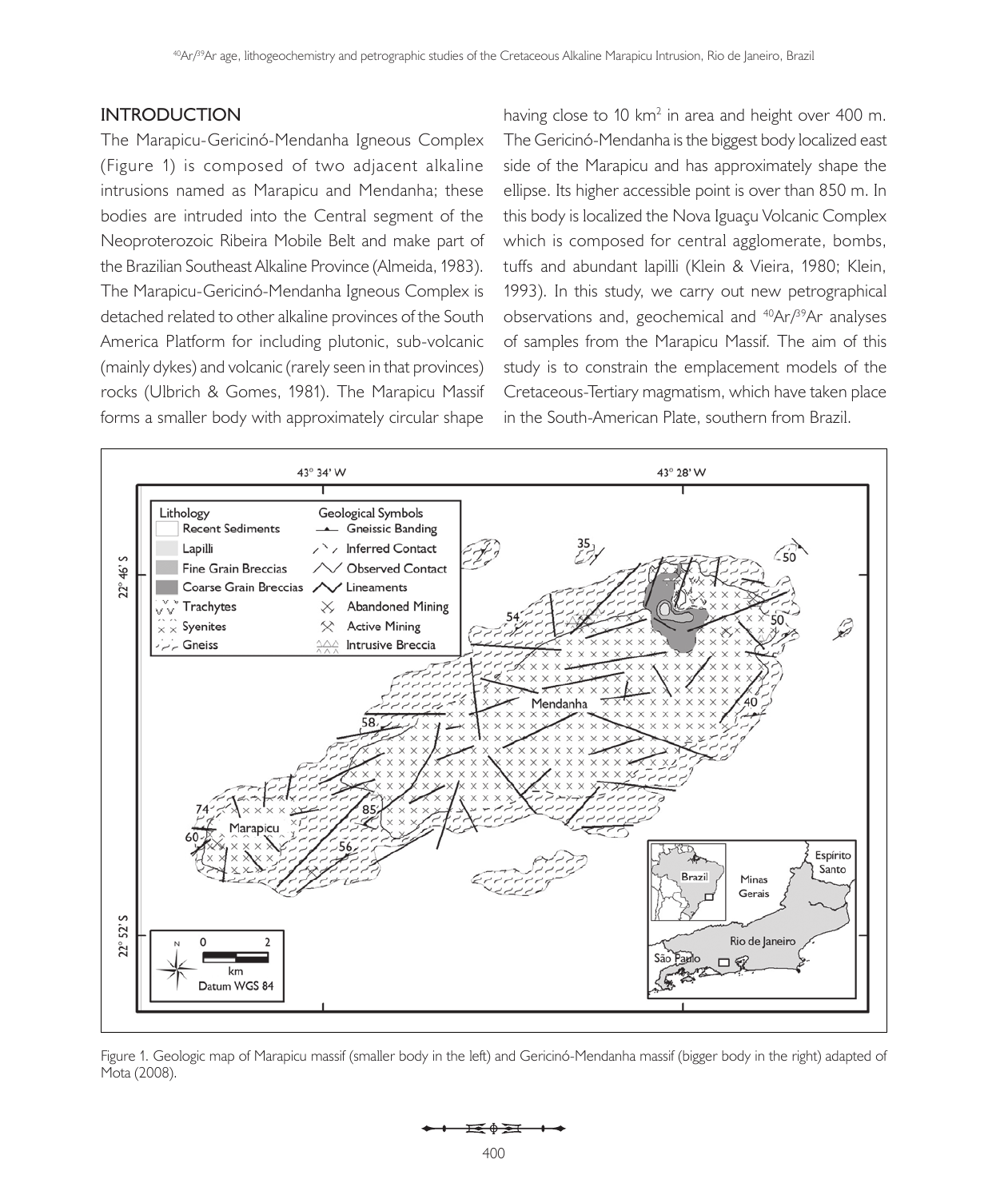# **TECTONIC SETTING**

Alkaline rocks occurrence in the southeast part of Brazil are observed in two great magmatic lineaments of Cretaceous-Tertiary age in the South-American Platform. The first presents a NW-SE direction and is called Poços de Caldas-Cabo Frio Lineament (Figure 2) and the second which have a NW-SW direction is called Southern Coast (Ulbrich &

Gomes, 1981). These two lineaments make part of the Alkaline Province of Brazilian Southern (Almeida, 1986).

The magmatism dated from Mesozoic to Cenozoic periods is widely registered on the Brazilian territory as tholeitic lava flows, dykes, alkaline plugs and stocks (Almeida, 1976, 1986; Almeida *et al*., 1996; Thomaz Filho & Rodrigues, 1999; Thomaz Filho *et al*., 2005).



Figure 2. Poços de Caldas-Cabo Frio magmatic lineament.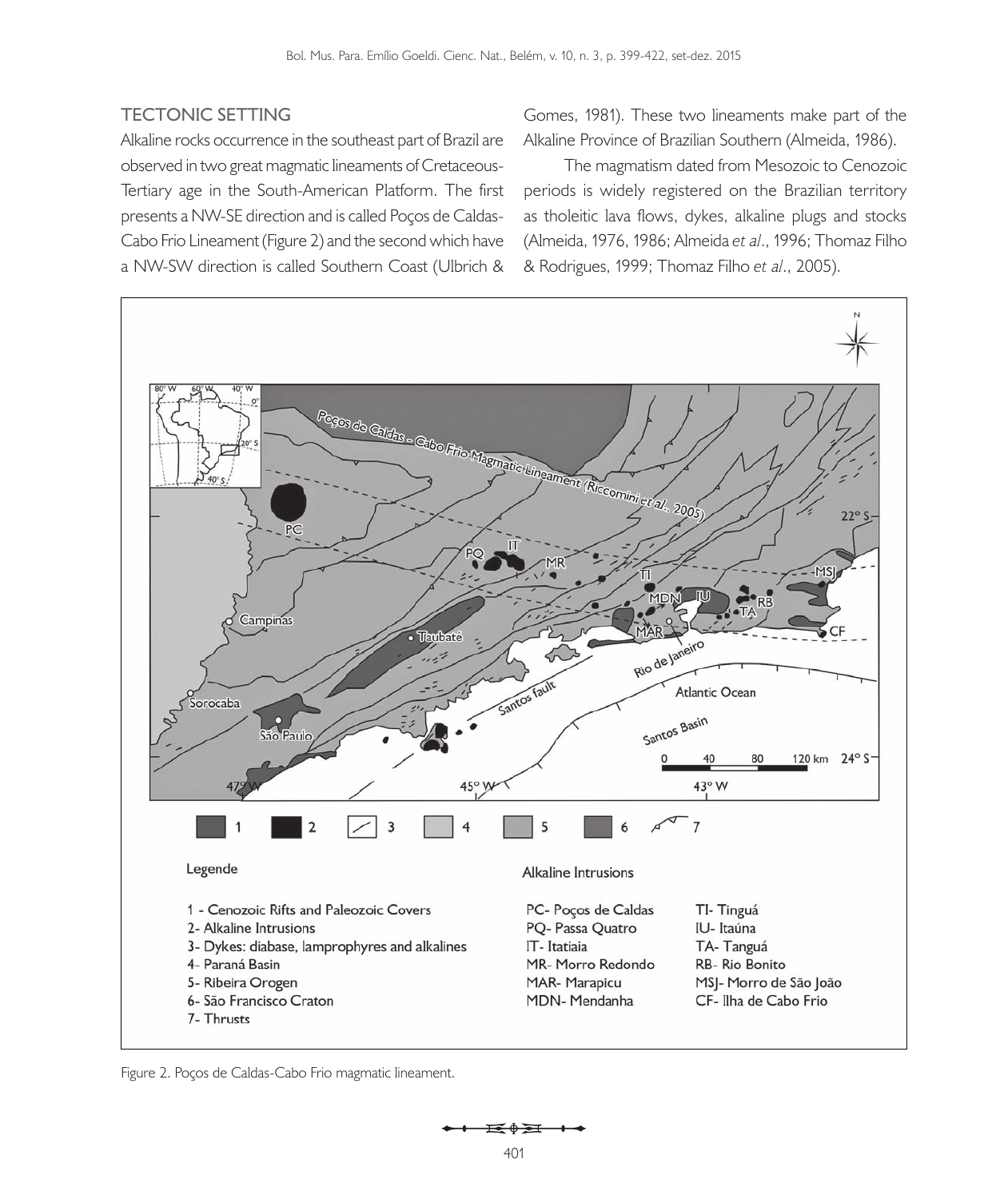These magmatic manifestations are associated with two great events, which occurred in the South-American Platform, stabilized in the Cambrian-Ordovician and, can be sub-divided in the tholeitic magmatism that is associated to Gondwana break-up and consequently opening of South Atlantic Ocean. These magmatic events occurred approximately 130 to 120 Myr ago and are associated with the implantation of a Brazilian passive margin basin. The other event is the alkaline magmatism related to uplift phenomena such as the occurred in the Serra do Mar and sedimentary tertiary basin of Brazilian southern formation.

The alkaline rock bodies' lineament Poços de Caldas-Cabo Frio (Almeida, 1983, 1986, 1991; Almeida *et al*., 1996; Freitas, 1947) form a located magmatic sequence represented by alkaline rocks in the form of stocks, plugs, dykes and rare lavas and pyroclastic flows. These rocks present ages between Upper Cretaceous to Eocene and setting in WNW-ESE direction into the Rio de Janeiro state, cutting by oblique way the preferential direction of tectonic structures from the Neoproterozoic Ribeira Mobile Belt. Almeida (1991) refers to that alkaline rocks being exclusively felsics and presented mainly for nepheline syenite, pulaskite, foiaite, phonolite, tinguaite and trachyte.

# **GEODYNAMIC MODELS**

Three geodynamic models have been proposed for explaining the Upper Cretaceous alkaline magmatism in the meridional part of South-American Plate (Almeida, 1991; Fainstein & Summerhayes, 1982; Thomaz Filho *et al*., 2000; Thompson *et al*., 1998) as following: reactivation of deep faults; hotspot activity and; the combination of two previous models.

The reactivation of deep faults proposal is directly related to the sub-parallelism of both continental and oceanic lineaments observed in the Atlantic passive margin of the South-American Plate (for instance: Gorini & Bryan, 1976).

The plumes and hotspots related magmatism model (for instance: Gibson *et al*., 1995) suggest that the alkaline activity of Upper Cretaceous in the southern of Brasil may have been caused for the Trindade-Martin Vaz mantle plume at the base of continental lithosphere.

The third model attempted to associate the fault reactivation by the presence of a thermic anomaly (plume) in the Upper Cretaceous of the Brazilian southeast region (Fainstein & Summerhayes, 1982; Thomaz Filho *et al*., 2000). This model explains the magmatic activity related to the Poços de Caldas-Cabo Frio lineament as a response for the thermic anomaly also responsible for the formation of the Vitoria-Trindade magmatic lineament.

# **MATERIALS AND METHODS**

#### **FIELD WORK**

The methodology applied in this study starting with fieldwork when 28 outcrops were visited at the parts Southwest, North and Northeast of the area and 52 samples were collected. The greater part of the sampling includes nepheline syenites and phonolites, which are the most representatives in the area. Furthermore, we have collected one basanite/tefrite and one tefrite phonolitic. The nepheline syenites and syenites presents granulometry ranging from fine to coarse including pegmatitic types. The plutonic rocks occur intruded into the granites and gneiss of the Domínio Costeiro from the Ribeira Mobile Belt, the phonolites occur as hipoabissal bodies the way of the dikes with up to 3 m width. These dikes have two main trends: NW-SE e NNE-SSW.

## **40Ar/ 39Ar METHODOLOGY**

We selected a fresh sample from Marapicu for <sup>40</sup>Ar/<sup>39</sup>Ar dating and separated unaltered, optically transparent, 250- 500  $\mu$ m size, hornblende. These minerals were separated using a Frantz magnetic separator, and then carefully hand-picked under a binocular microscope. The selected hornblende minerals were further leached in diluted HF for one minute and then thoroughly rinsed with distilled water in an ultrasonic cleaner. This step was carried out at the Geologic Laboratory of Sample Preparation from State University of Rio de Janeiro.

<del>i≼≬≩i +∢</del>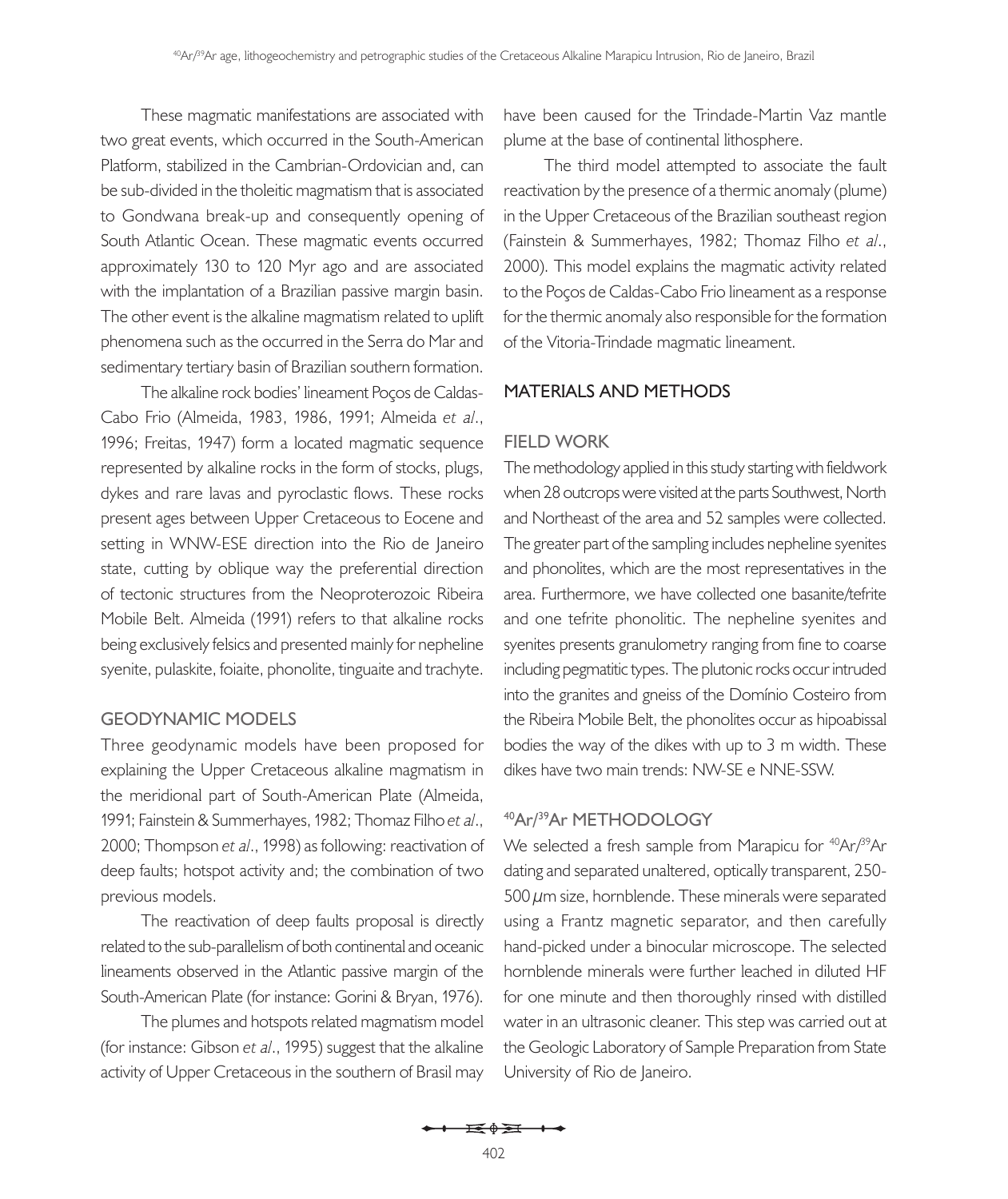After the hornblende grain separation the <sup>40</sup>Ar/<sup>39</sup>Ar dating was carried out at the Curtin University from Australia where the Samples were loaded into a large wells of 1.9 cm diameter and 0.3 cm depth aluminum disc. This well was bracketed by small wells that included Fish Canyon sanidine (FCs) used as a neutron fluence monitor for which an age of 28.294  $\pm$  0.036 Ma (1 $\sigma$ ) was adopted of Renne *et al*. (2011). The discs were Cd-shielded (to minimize undesirable nuclear interference reactions) and irradiated for 2 hours in the Hamilton McMaster University nuclear reactor (Canada) in position 5C. The mean J-values computed from standard grains within the small pits and determined as the average and standard deviation of J-values of the small wells for each irradiation disc is given along with the raw data in Table 1. Mass discrimination is given in Table 2 for each sample and was monitored using an automated air pipette and calculated relative to an air ratio of 298.56  $\pm$  0.31 (Lee *et al.*, 2006). The correction factors for interfering isotopes were  $(^{39}Ar/^{37}Ar)_{\text{Ca}} = 7.30 \times 10^{-4} (\pm 11\%)$ ,  $(^{36}Ar/^{37}Ar)_{\text{Ca}} =$ 2.82x10-4 ( $\pm$  1%) and (<sup>40</sup>Ar/<sup>39</sup>Ar)<sub>k</sub> = 6.76x10-4 ( $\pm$  32).

|  |  |  | Table 1. Mean J-values. |
|--|--|--|-------------------------|
|--|--|--|-------------------------|

The 40Ar/39Ar analyses were performed at the Western Australian Argon Isotope Facility at Curtin University. The sample was step-heated in a double vacuum high frequency Pond Engineering© furnace. The gas was purified in a stainless steel extraction line using two AP10 and one GP50 SAES getters and a liquid nitrogen condensation trap. Ar isotopes were measured in static mode using a MAP 215-50 mass spectrometer (resolution of  $\sim$  400; sensitivity of 4 x 10<sup>-14</sup> mol/V) with a Balzers SEV 217 electron multiplier using 9 to 10 cycles of peak-hopping.

The data acquisition was performed with the Argus program written by M.O. McWilliams and ran under a LabView environment. The raw data were processed using the ArArCALC software (Koppers, 2002) and the ages have been calculated using the decay constants recommended by Renne *et al*. (2011). Blanks were monitored every 3 to 4 steps and typical  $^{40}Ar$  blanks range from  $1 \times 10^{-16}$ to  $2 \times 10^{-16}$  mol. Ar isotopic data corrected for blank, mass discrimination and radioactive decay are given in Table 3. Individual errors in Table 3 are given at the 1 $\sigma$  level.

| Sample   | Material   | _ocation | Temp    | age<br>(in Ma)<br>Standard | $\frac{3}{6}$ |          | $\frac{3}{6}$ to | MDF      | $\frac{1}{2}$ | Volume ratio | Sensibility<br>(mol/vol) | Irradiation | Standard<br>name |
|----------|------------|----------|---------|----------------------------|---------------|----------|------------------|----------|---------------|--------------|--------------------------|-------------|------------------|
| $MPC-11$ | Hbl        | Furnace  | 600 °C  | 28,305                     | 0,13          | 0,009182 | 0,29             | 1,000554 | 0,32          | 1            | 4,020E-14                | I7t25h      | FCs              |
| $MPC-11$ | Hbl        | Furnace  | 700 °C  | 28,305                     | 0,13          | 0,009182 | 0,29             | 1,000554 | 0,32          | 1            | 4,020E-14                | I7t25h      | FCs              |
| MPC-11   | Hbl        | Furnace  | 800 °C  | 28,305                     | 0,13          | 0,009182 | 0,29             | 1,000554 | 0,32          | 1            | 4,020E-14                | I7t25h      | FCs              |
| MPC-11   | Hbl        | Furnace  | 900 °C  | 28,305                     | 0,13          | 0,009182 | 0,29             | 1,000554 | 0,32          | 1            | 4,020E-14                | I7t25h      | FCs              |
| $MPC-11$ | Hbl        | Furnace  | 1000 °C | 28,305                     | 0,13          | 0,009182 | 0,29             | 1,000554 | 0,32          | 1            | 4,020E-14                | I7t25h      | FCs              |
| $MPC-11$ | Hbl        | Furnace  | 1025 °C | 28,305                     | 0,13          | 0,009182 | 0,29             | 1,000554 | 0,32          | 1            | 4,020E-14                | I7t25h      | FCs              |
| MPC-11   | Hbl        | Furnace  | 1050 °C | 28,305                     | 0,13          | 0,009182 | 0,29             | 1,000554 | 0,32          | 1            | 4,020E-14                | I7t25h      | FCs              |
| $MPC-11$ | Hbl        | Furnace  | 1075 °C | 28,305                     | 0,13          | 0,009182 | 0,29             | 1,000554 | 0,32          | 1            | 4,020E-14                | I7t25h      | FCs              |
| $MPC-11$ | Hbl        | Furnace  | 1100 °C | 28,305                     | 0,13          | 0,009182 | 0,29             | 1,000554 | 0,32          | 1            | 4,020E-14                | I7t25h      | FCs              |
| MPC-11   | Hbl        | Furnace  | 1125 °C | 28,305                     | 0,13          | 0,009182 | 0,29             | 1,000554 | 0,32          | 1            | 4,020E-14                | I7t25h      | FCs              |
| $MPC-11$ | <b>Hbl</b> | Furnace  | 1150 °C | 28,305                     | 0,13          | 0,009182 | 0,29             | 1,000554 | 0,32          | 1            | 4,020E-14                | I7t25h      | FCs              |
| MPC-11   | Hbl        | Furnace  | 1175 °C | 28,305                     | 0,13          | 0,009182 | 0,29             | 1,000554 | 0,32          | 1            | 4,020E-14                | I7t25h      | FCs              |

$$
\leftarrow \rightarrow \rightarrow
$$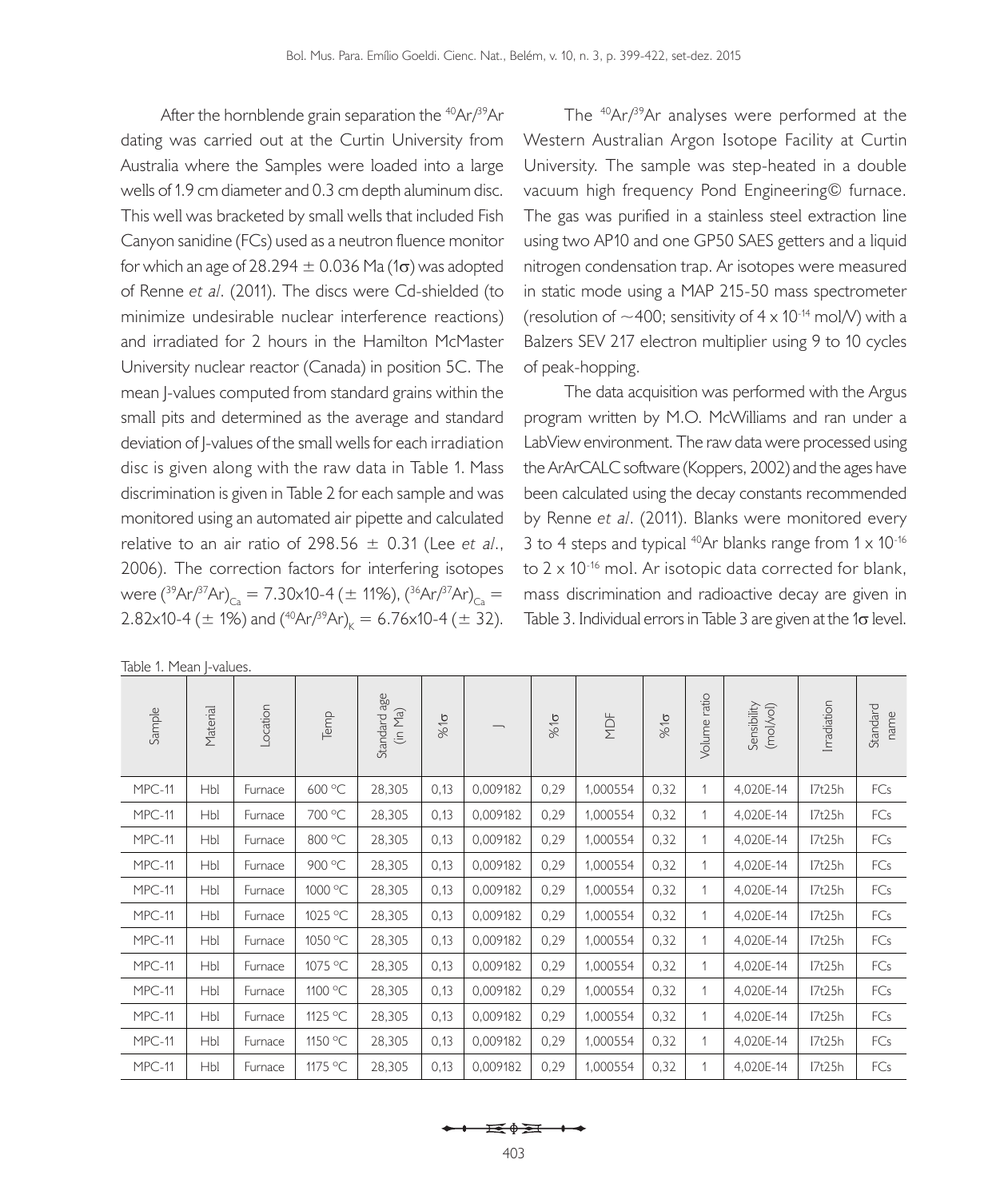| s<br>t<br>$\frac{1}{2}$<br>$\overline{\phantom{a}}$ |
|-----------------------------------------------------|
| :                                                   |
| S<br>j                                              |
| $\frac{1}{1}$                                       |
| Ì                                                   |

| 40Ar(k)     | er0000,0                  | 250000,0              | 190000,0                 | 804000,0       | 804100,0       | LS0000'0           | £90000'0                   | 704000,0        | Z8Z000'0        | 550000,0         | 800000'0   | 800000'0                             |
|-------------|---------------------------|-----------------------|--------------------------|----------------|----------------|--------------------|----------------------------|-----------------|-----------------|------------------|------------|--------------------------------------|
| 40Ar(c)     | 000000'0                  | 000000,0              | 0000000                  | 000000,0       | 0000000        | 000000,0           | 0000000                    | 000000,0        | 0000000         | 000000,0         | 000000,0   | 000000'0                             |
| 40Ar(a)     | E26610,0                  | 6S6Z60'0              | CAA020,0                 | 048580,0       | <b>PSSSS59</b> | 0,011820           | <b>658410,0</b>            | 0.8440,0        | <b>255510,0</b> | 698/00'0         | Ω07510,0   | 616/10 <sub>,0</sub>                 |
| 40Ar(r)     | AAZZEM, O                 | L89L97'0              | 6221570                  | SSZ696'Z       | 10,221809      | G910 (Σ.0          | 090ZSP'0                   | 91SS96'Z        | 986SS0'Z        | <b>4489SZ'0</b>  | 809670'0   | $9+58+0,0$                           |
| 39Ar(ca)    | 700000,0                  | 910000,0              | 980000,0                 | 868000,0       | 821400,0       | <b>751000,0</b>    | <b>MOZOOO</b> <sub>0</sub> | <b>ASE100,0</b> | 621100,0        | <b>TT1000,0</b>  | S20000,0   | 060000,0                             |
| 39Ar(k)     | E94720,0                  | 0,052323              | <b>SEM000,0</b>          | €295973        | 2,082239       | 996SZ0'0           | 62739                      | 621209'0        | SE8914,0        | <b>1252250,0</b> | 847110,0   | $9L$ <sub>p</sub> $10'$ <sup>0</sup> |
| 38Ar(cl)    | 680000,0                  | 881000,0              | 082000,0                 | 014400,0       | 090120,0       | 6890000            | +66000'0                   | 706S00'0        | <b>ELLE00,0</b> | LZS000,0         | 9/0000'0   | 0.0000,0                             |
| 38Ar(ca)    | 000000'0                  | 000000,0              | 100000,0                 | 820000,0       | 621000,0       | 500000,0           | 900000'0                   | C40000,0        | 980000,0        | 900000'0         | r00000,0   | 100000,0                             |
| 38Ar(k)     | 148000,0                  | 649000,0              | 811100,0                 | 684700,0       | 02820,0        | Z+6000'0           | C91100,0                   | 997∠00,0        | 691500,0        | 849000,0         | 941000,0   | SA1000,0                             |
| 38Ar(c)     | 000000,0                  | 000000,0              | 000000,0                 | 000000,0       | 000000,0       | 000000,0           | 0000000                    | 000000,0        | 000000,0        | 000000,0         | 000000,0   | 000000,0                             |
| 38Ar(a)     | <b>µ00000</b>             | C90000'0              | <b>SE0000,0</b>          | A20000,0       | 480000,0       | ∠00000'0           | 600000'0                   | 820000,0        | 010000,0        | S00000'0         | 600000'0   | <b>µ00000</b>                        |
| $37Ar$ (ca) | 610600'0                  | S84120,0              | 847640,0                 | 666677'L       | 5,654463       | <b>2024505</b>     | 6SLSLZ'0                   | EESA28,1        | T6S882,1        | COSZ77'0         | 0,04352    | 0,041620                             |
| 36Ar(cl)    | 000000'0                  | 000000'0              | 000000,0                 | 100000,0       | 900000'0       | 000000,0           | 000000,0                   | Z00000'0        | 100000,0        | 000000,0         | 000000,0   | 000000,0                             |
| 36Ar(ca)    | E00000'0                  | 900000'0              | A10000,0                 | Δ48000,0       | S6S100,0       | 090000'0           | 8/0000'0                   | 0,000523        | 844000,0        | 890000'0         | C10000,0   | S10000,0                             |
| 36Ar(c)     | 000000'0                  | 000000'0              | 000000'0                 | 000000'0       | 000000'0       | 0000000            | 000000'0                   | 000000'0        | 000000'0        | 0000000          | 0000000    | 0000000                              |
| 36Ar(a)     | 990000'0                  | 0,000332              | VZV000'0                 | 067000'0       | 744000,0       | 040000,0           | 0900000                    | S21000,0        | ZS0000'0        | ∠Z0000'0         | 9+0000'0   | 190000'0                             |
| Temp        | <b>D</b> <sub>°</sub> 009 | $\supset$ 00 $\infty$ | $\bigcup_{\circ}$<br>800 | <b>D</b> ° 006 | $\supset$ 000  | $\bigcirc$<br>1025 | $\sim$ 020 $\,$            | 1075 °C         | $\supset$ 0011  | 1125 $\degree$ C | $\sim$ 050 | 1175 $\degree$ C                     |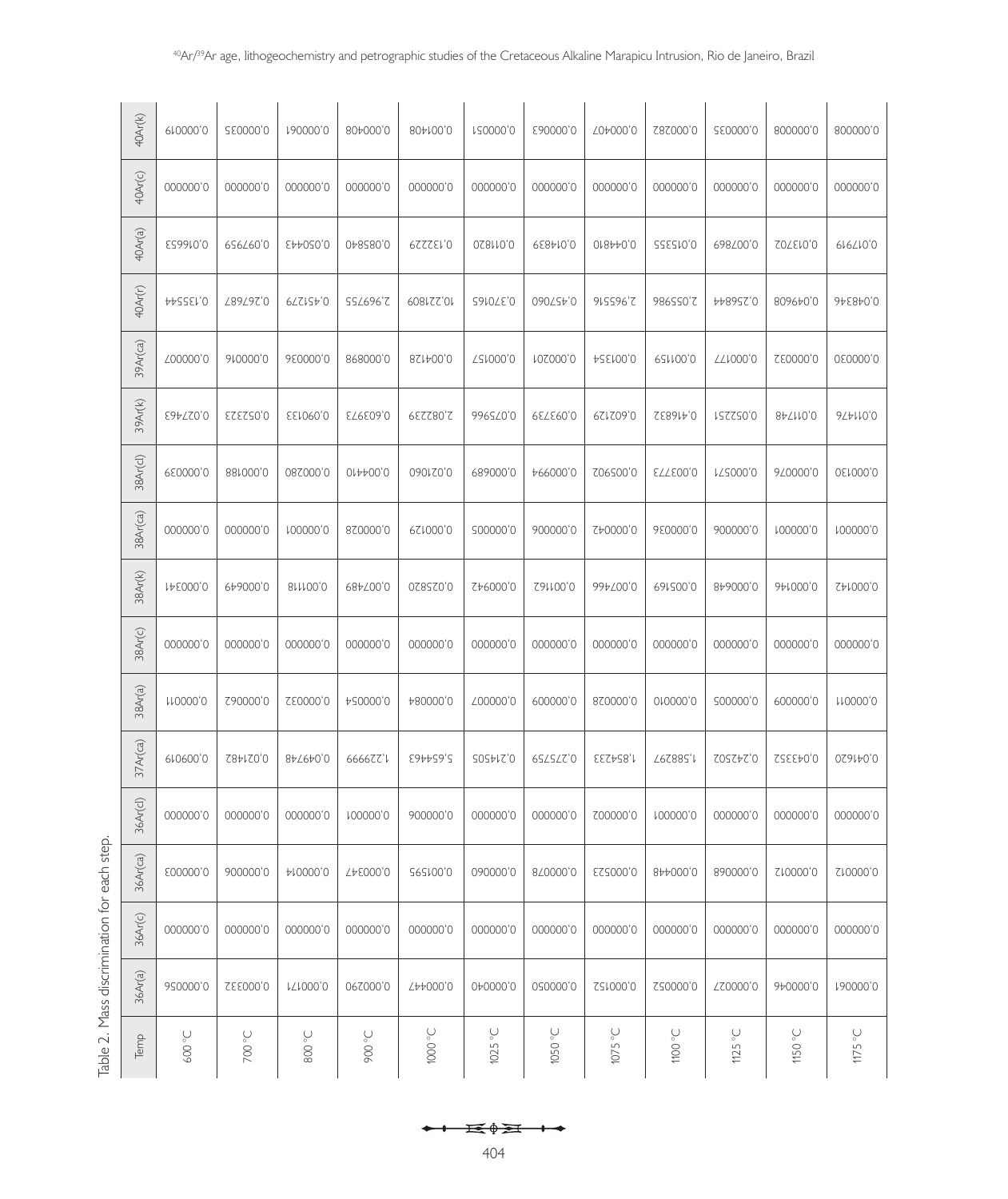Table 3. Ar isotopic data corrected for blank, mass discrimination and radioactive decay.

| Temp.   | 40(r)/<br>39(k) | $1\sigma$ | $40(r+a)$ | $1\sigma$ | 40Ar/<br>39Ar | $1\sigma$ | 37Ar/<br>39Ar | $1\sigma$ | 36Ar/<br>39Ar | $1\sigma$ | 37Ar<br>(decay) | 39Ar<br>(decay) | 40Ar<br>(moles) |
|---------|-----------------|-----------|-----------|-----------|---------------|-----------|---------------|-----------|---------------|-----------|-----------------|-----------------|-----------------|
| 600 °C  | 4,935491        | 0,18010   | 0,15220   | 0,00132   | 5,54120       | 0,05637   | 0,32832       | 0,04230   | 0,00214       | 0,00058   | 27,99711685     | 1,00119105      | 6,119E-15       |
| 700 °C  | 5,116062        | 0,11540   | 0,36565   | 0,00133   | 6,98685       | 0,03861   | 0,41045       | 0,02129   | 0,00645       | 0,00037   | 28,01709338     | 1,00119130      | 1,470E-14       |
| 800 °C  | 5,006840        | 0,05874   | 0,50172   | 0,00142   | 5,56493       | 0,02630   | 0,55172       | 0,02390   | 0,00205       | 0,00018   | 28,03708417     | 1,00119156      | 2,017E-14       |
| 900 °C  | 4,917031        | 0,02349   | 3,05559   | 0,00242   | 5,05232       | 0,01733   | 2,03349       | 0,07059   | 0,00106       | 0,00005   | 28,05670437     | 1,00119181      | 1,229E-13       |
| 1000 °C | 4,909047        | 0,01985   | 10,35404  | 0,00881   | 4,96339       | 0,01732   | 2,71020       | 0,09362   | 0,00098       | 0,00002   | 28,07441280     | 1,00119203      | 4,163E-13       |
| 1025 °C | 4,872760        | 0,08593   | 0,38198   | 0,00134   | 5,01869       | 0,02892   | 2,81788       | 0,10224   | 0,00132       | 0,00027   | 28,09444449     | 1,00119229      | 1,536E-14       |
| 1050 °C | 4,875871        | 0,05313   | 0,47190   | 0,00130   | 5,02406       | 0,02434   | 2,93547       | 0,10679   | 0,00137       | 0,00016   | 28,11410483     | 1,00119254      | 1,897E-14       |
| 1075 °C | 4,925050        | 0,02119   | 3,01033   | 0,00202   | 4,98893       | 0,01659   | 3,07255       | 0,10638   | 0,00112       | 0,00003   | 28,13377894     | 1,00119279      | $1,210E-13$     |
| 1100 °C | 4,932413        | 0,02733   | 2,07134   | 0,00176   | 4,95614       | 0,01793   | 3,79984       | 0,13165   | 0,00120       | 0,00006   | 28,15346681     | 1,00119304      | 8,328E-14       |
| 1125 °C | 4,915601        | 0,11410   | 0,26471   | 0,00132   | 5,04978       | 0,03411   | 4,62545       | 0,16329   | 0,00182       | 0,00036   | 28,17316846     | 1,00119329      | $1,064E-14$     |
| 1150 °C | 4,222606        | 0,50306   | 0,06331   | 0,00125   | 5,37514       | 0,11364   | 3,68020       | 0,16580   | 0,00498       | 0,00166   | 28,19211048     | 1,00119353      | 2,545E-15       |
| 1175 °C | 4,212596        | 0,38884   | 0,06626   | 0,00105   | 5,75936       | 0,10206   | 3,61702       | 0,16169   | 0,00629       | 0,00127   | 28,21183917     | 1,00119378      | 2,664E-15       |

405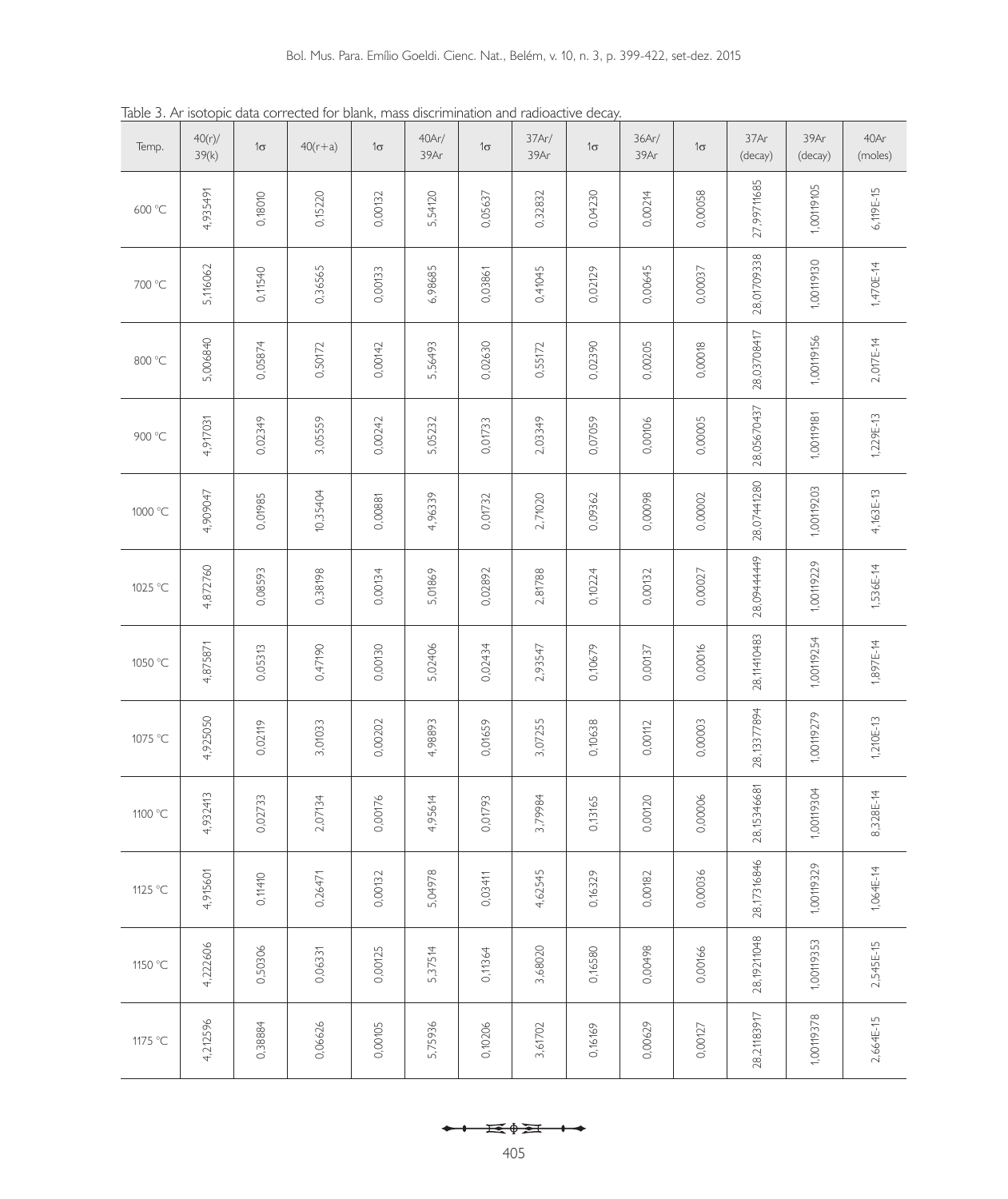Our criteria for the determination of plateau are as follows: plateaus must include at least 70% of <sup>39</sup>Ar. The plateau should be distributed over a minimum of 3 consecutive steps agreeing at 95% confidence level and satisfying a probability of fit (P) of at least 0.05. Plateau ages are given at the  $2\sigma$  level and are calculated using the mean of the entire plateau steps, each weighted by the inverse variance of their individual analytical error. Inverse isochrons include the maximum number of steps with a probability of fit  $\geq$ 0.05. The <sup>40</sup>Ar/<sup>36</sup>Ar intercept value is provided. All sources of uncertainties are included in the calculation.

# **PETROGRAPHY**

# **Nepheline syenite and syenite**

The plutonic lithotypes include nepheline syenites and syenites showing very similar petrographic and hand sample characteristics, they presents holocrystalline and equigranular texture and grain size ranging from coarse (3 to 6 mm) to fine  $(\pm 1 \text{ m})$  (Figures 3A, 3B and 3C). Its main mineralogy include: alkali feldspar, nepheline, plagioclase and hornblende. The accessory minerals include: biotite, scapolite, muscovite, carbonate, zircon, apatite, augite and opaque mineral (mainly magnetite). Fine-grained white clay mineral is common in all samples, formed by the decomposition of alkali feldspar.

The alkali feldspar grains with simple Carlsbad twins and plagioclase both occur in different shapes anhedral, subhedral and tabular euhedral, they have coarse (3 to 6 mm) to medium sizes (1 to 3 mm). Abundant alkali feldspar grains are microperthitic (Figures 3D and 3F) and show transformation into very fine ragged grains of sericite and ultrafine – grained clay with a cloudy appearance, a radial texture is present too (Figure 3D). The plagioclase with K-feldspar lamellae also shows an alteration grade, which occults almost totally its polysynthetic twinning. The nepheline occurs, in smaller proportion related to feldspars, with anhedric and subhedric coarse crystals and takes place in interstitial spaces.

The hornblende grains are strongly pleochroic from greenish-brown to dark brown, occur in anhedral, subhedral and euhedral shapes forming hexagonal grains. Some zoned



Figure 3. Characteristics of the facies syenitic: A, B and C) macroscopic aspect of the handle sample; D, E and F) photomicrographs in  $cross-polarized light. Legends: Af = alkali feldspar; hbl = hornblende.$ 

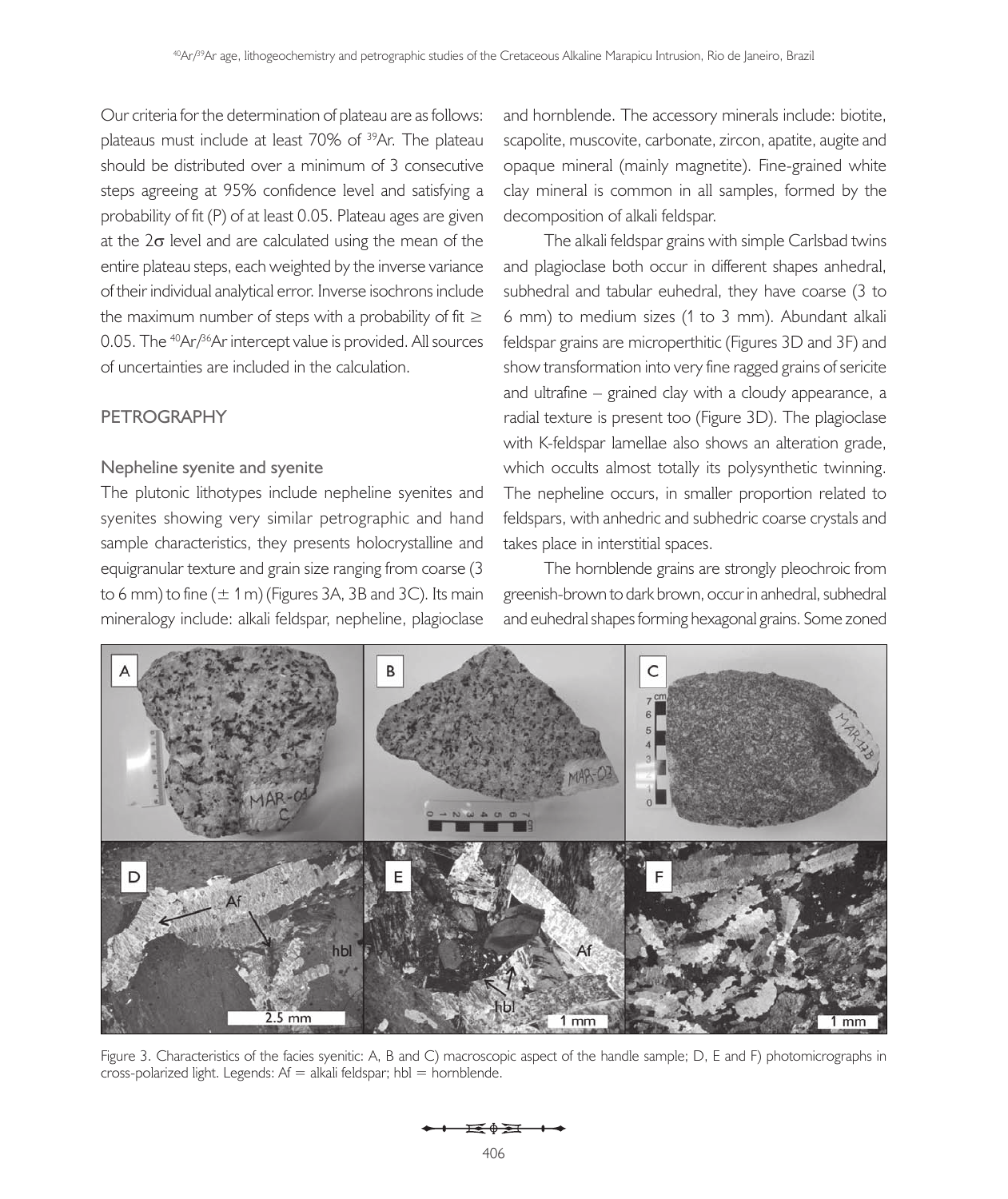grains present a variation of green colour being more dark in the rim and more light in the core, besides the simple twinning visible (Figure 3E). Other aspect is that the hornblende presents inclusions of apatite and biotite (more often), but opaque minerals, scapolite and carbonate are also observed. In their rim occur grains of biotite and opaque minerals, muscovite sometimes as alteration product is present too.

The biotite is observed forming anhedral and subhedral grains or as rips. It appears as inclusion in hornblende or in contact with their rims. The apatite is sub-milimetric, also disseminated and occurs commonly included in hornblende, as anhedral and euhedral grains with hexagonal or neddle habits. The scapolite occurs frequently

as xenomorphic crystals but few present triangular habits. Carbonate, muscovite, augite and opaque mineral are found in subordinated amount. Opaque minerals are mainly magnetite forming few grains with anhedral habit. Zircon is rare and generally occurs  $<$  1 mm in size.

#### **Phonolites**

The phonolites can be divided in two groups based on their phenocrysts content. The first group of phonolite is represented by a fine-grained, inequigranular porphyritic rock (Figure 4A) with phenocrysts of alkali-feldspar, nepheline and hornblende that comprise  $\sim$ 10% by volume of the rock (Figure 4C) in a hypocrystalline matrix.



Figure 4. Characteristics of the two phonolite groups, (A) macroscopic aspect of the phonolite of first group, (B) macroscopic aspect of phonolite of second type, (C) photomicrograph them with a strong trachytic texture in cross-polarized light, and (D) photomicrograph them, in cross-polarized light. Legends: Ne = nepheline; Sn = sanidine; Af = alkali feldspar; hbl = hornblende; Mtx = matrix.

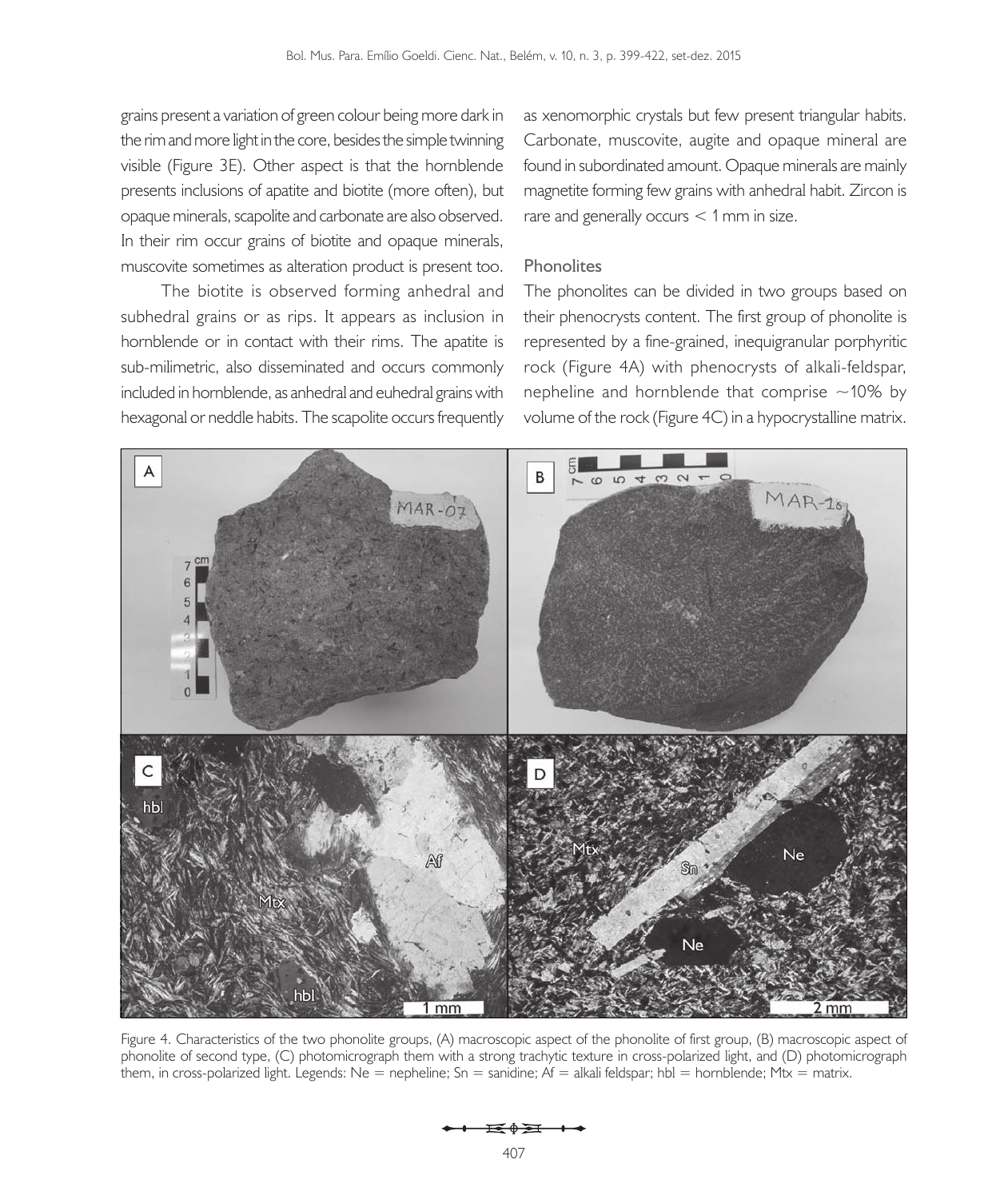The groundmass of the rock has a grain size  $<$  1 mm. It exhibits a strong trachytic texture, and is dominated by sanidine, hornblende and biotite. The alkali feldspar phenocrysts show Carlsbad twinning and large size (3 to 5 mm), are anhedral and subhedral with tabular habit. The nepheline phenocrysts are subhedral and euhedral with hexagonal habit occurring as medium sized crystals (2 to 3 mm). Hornblende phenocrysts are anhedral and euhedral and up 3 mm with hexagonal, octagonal and tabular habits. Some grains present compositional zoning and carlsbad twinning. Isotropic glass and opaques occur within interstitial areas.

The second type of phonolite (Figure 4B) is a rock inequigranular porphyritic with a fine-grained matrix and phenocrystals of sanidine and nepheline, which have a medium size (about 3 mm), also occur a few millimetric phenocrysts of biotite. The accessory minerals are biotite, scapolite, augite, opaque minerals and zircon. The sanidine integrates the matrix forming submilimetric crystals commonly subhedral and euhedral. It is common their presence as euhedral phenocrysts with tabular habit and carlsbad twinning. Many sanidine grains are elongate laths (Figure 3D). The nepheline occurs as subhedral and euhedral phenocrystals, with hexagonal habit. Microscopic examination reveals the trachytic texture of the fine matrix.

#### **Whole rock Geochemistry**

A subset of 27 samples was prepared for whole rock geochemical analyses at the Geologic Laboratory of Sample Preparation from State University of Rio de Janeiro. The hand sample were cut the way of chip being two pieces for each sample and them these chips were fragmented in a pestle. The fragments were washed with distilled water and alcohol so left to dry. These fragments were powdered in a tungsten ball mill; this machine is also a mixer ensuring the homogeneity of the sample. The rock powder for each sample is stored in 10 g container and then send to geochemical analyses.

All geochemical analyses were performed in the Activation Laboratories Ltd. from Canada by using

relatively fresh samples. Whole rock major and trace element concentrations were measured using Fusion Mass Spectrometry (FUS-MS) and Fusion Inductively Coupled Plasma (FUS-ICP) techniques. The sum of the major elements and Loss on Ignition is between 98.19 and 100.55 wt%. The Loss on Ignition values are less than 5%. The iron analyses were carried out in the way of total Fe $_{2} \mathrm{O}_{_{3}}$ as indicated in Appendix.

The Marapicu massif is constituted of an alkaline series, which have mainly nepheline syenites and phonolites as it is shown in the Figure 5. This series it is characterized for increasing of the alkalis ( $Na<sub>2</sub>O + K<sub>2</sub>O$ ) content along with decreasing of the SiO<sub>2</sub> content, in this way, geochemically the more evaluated members of the series are the phonolites and the less evaluated members are the syenites.

The samples analyzed form an alkaline series with intermediary character and  $SiO<sub>2</sub>$  content ranging of 53.46 wt% to 61.87 wt%. Into the TAS diagram (SiO<sub>2</sub> versus Na<sub>2</sub>O+K<sub>2</sub>O) of Cox *et al.* (1979), the most part of the samples lie in the nepheline syenite field, and a smaller group lie in the syenite field. The sample MAR-28C have a basic composition with SiO<sub>2</sub> content of 47.5 wt% and high content of  $\mathsf{Fe}_{2}\mathsf{O}_{3}\mathsf{T}$  (8.24 wt%), MgO (7.02 wt%) and CaO (8.51 wt%) which are mafic rock-forming mineral elements, besides, presents both high content of Ni (130 ppm) and Cr (370 ppm). This way the sample cited would be representative the parental magma of the alkaline serie in study but as will be showed there is no genetic relationship with the other samples. The sample MAR-24 also have a mafic composition with high content of Fe $_{2}$ O $_{3}$ T $_{\odot}$ (9.01 wt%), MgO (2.5 wt%) and CaO (5.66) and have not genetic relationship with the other samples too.

The A/CNK *versus* A/NK (Al/2Ca+Na+K *versus* Al/ Na+K molar prop.) by Shand (1943) (Figure 6) was used to discriminate the alumina saturation classes. According to this diagram the most part of the samples (all of the plutonic nepheline syenites and syenites in addition to part of the phonolites) are metaluminous  $(\mathsf{Al}_2\mathsf{O}_3/$  $Na<sub>2</sub>O+K<sub>2</sub>O > 1$ ), which indicate that had excess of Ca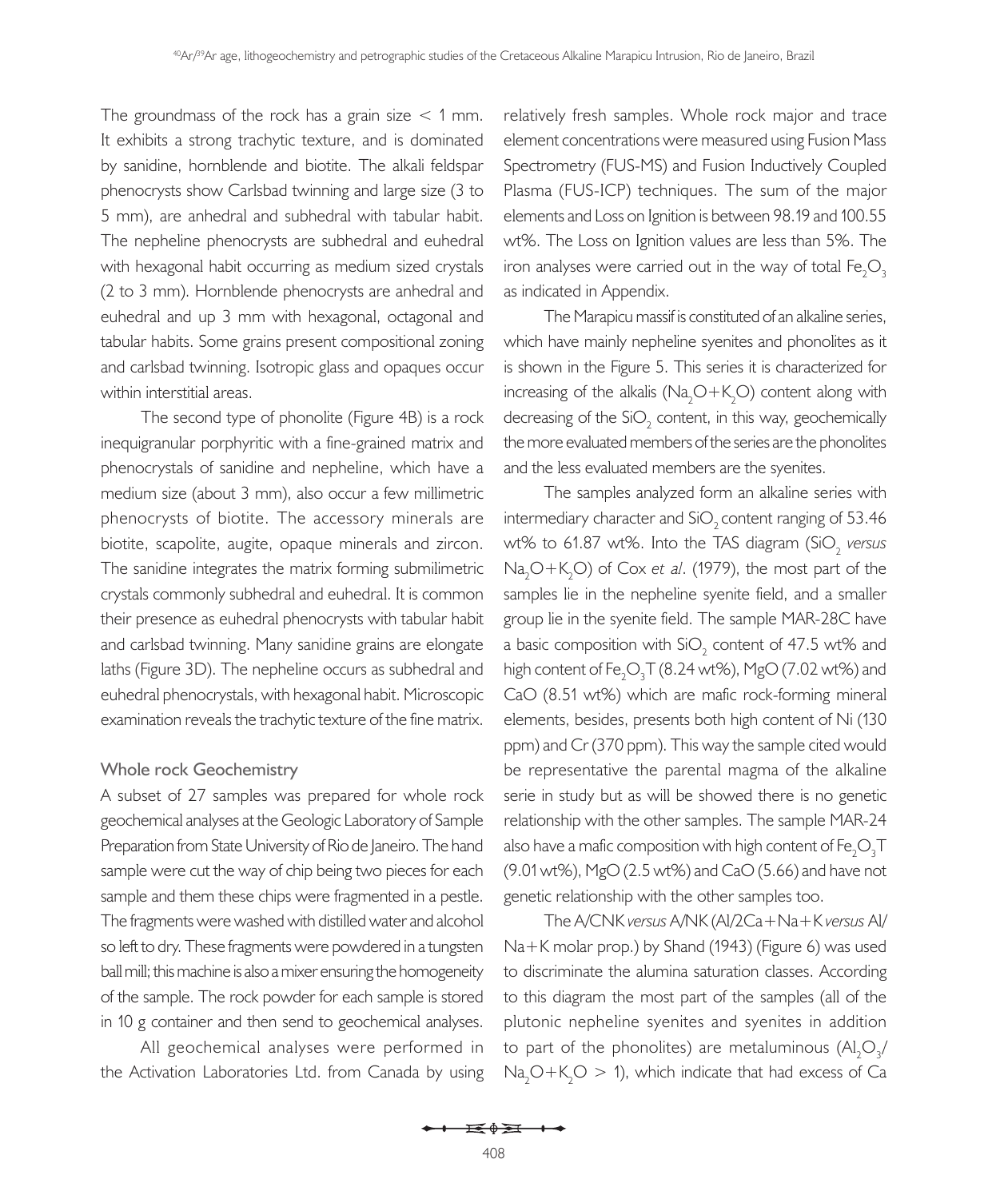

Figure 5. Total alkalis *versus* silica chemistry classification diagram by Cox *et al*. (1979) for all Marapicu samples analized. Triangle represents plutonic nepheline syenites and syenites, filled squares represents phonolites, open square and asterisk represents basic rocks.

after the alumina cumulate on feldspar, this is agreed with mineral assemblage formed for hornblende and biotite observed in the petrography. A lesser part of the samples (phonolites not included in the metaluminous group) are peralkalines  $(\text{Al}_2\text{O}_3/\text{Na}_2\text{O}+\text{K}_2\text{O} < 1)$ , and indicating an excess of alkalis related to alumina and more alkalis that the necessary to make feldspars, as agreed with hornblende present in the mode. Furthermore the sample MAR-19A (nepheline syenite) presents peraluminous character  $(A)/(2Ca+Na+K)$ ) indicating more alumina than necessary to make feldspar and corroborated by normative corundum (Table 4). The CIPW norm applied these samples show that it is a SiO<sub>2</sub>-undersatured series including a normative assemblage of *Or+Ab±An+Ne±Di±Ol* (Table 4). This way, metaluminous plutonic nepheline syenites and syenites are anorthite and diopside normatives. On the other hand, peralkaline volcanic phonolite presents sodium metasilicate (Ns) and lack of anorthite in the norm.



Figure 6. Aluminosity diagram by Shand (1943) showing predominant metaluminous samples. Triangle represents plutonic nepheline syenites and syenites, filled squares represents phonolites.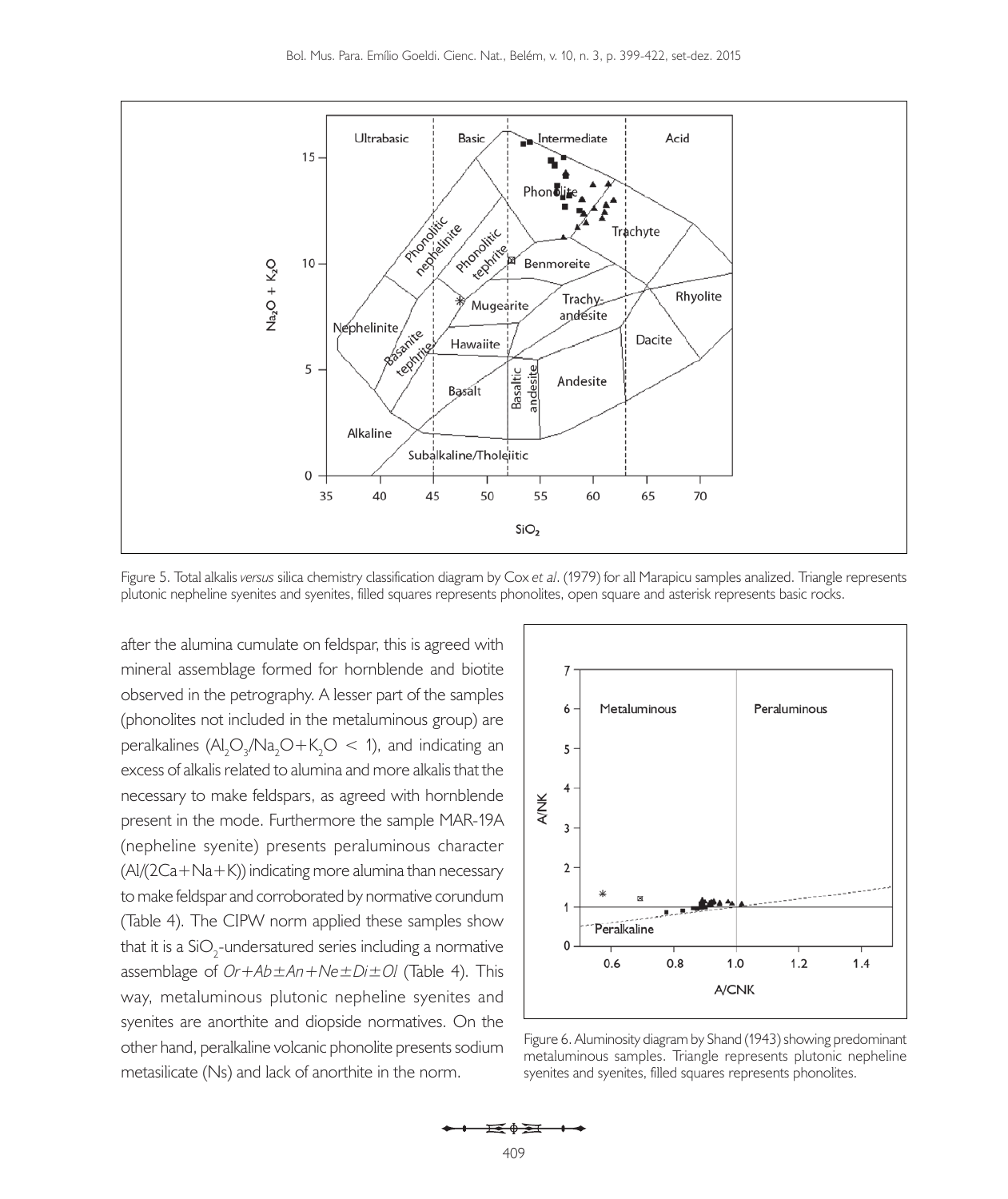Table 4. CIPW (Cross, Iddings, Pirrson and Washington - the creators of the norm calculation) norm of the 27 analyzed samples from Marapicu massif. The normative minerals keys are:  $\breve{Q}$  = quartz, C = corundum, Or = orthoclase, Ab = albite, An = anortite, Ne = nepheline, Ns = nosean, Di = diopside, Wo = wolastonite, Hy = hyperstene, Ol = olivine, Il = ilmenite, Tn = titanite, Pf = plagioclase,<br>Ru = rutile, Ap = apatite.  $Ru = rutile$ ,  $Ap = apartite$ .

| Analyte<br>symbol  | Classification         | $\mathbf Q$ | $\subset$ | Or     | Ab     | An       | Ne     | Ns    | Di     | Wo    | Hy    | O <sub>l</sub> | $\mathbb{I}$ | Tn    | Pf    | Ru    | Ap    | Sum    |
|--------------------|------------------------|-------------|-----------|--------|--------|----------|--------|-------|--------|-------|-------|----------------|--------------|-------|-------|-------|-------|--------|
| MAR-<br>28C        | Basanite/<br>tephrite  | 0.000       | 0.000     | 20.034 | 16.421 | 10.557   | 13.428 | 0.000 | 18.658 | 0.000 | 0.000 | 6.192          | 0.336        | 0.000 | 2.323 | 0.000 | 1.066 | 89.015 |
| MAR-24             | Phonolitic<br>tephrite | 0.000       | 0.000     | 29.726 | 30.538 | 7.857    | 7.018  | 0.000 | 9.326  | 0.000 | 0.000 | 1.334          | 0.586        | 0.000 | 2.017 | 0.000 | 1.492 | 89.894 |
| MAR-<br>06A        | Phonolite              | 0.000       | 0.000     | 36.226 | 39.133 | 4.792    | 8.917  | 0.000 | 1.881  | 0.200 | 0.000 | 0.000          | 0.319        | 0.000 | 0.426 | 0.000 | 0.261 | 92.155 |
| MAR-07             | Phonolite              | 0.000       | 0.000     | 37.172 | 37.442 | 4.495    | 11.438 | 0.000 | 1.934  | 0.167 | 0.000 | 0.000          | 0.332        | 0.000 | 0.464 | 0.000 | 0.308 | 93.751 |
| MAR-<br>22B        | Phonolite              | 0.000       | 0.000     | 34.808 | 44.296 | 3.295    | 6.395  | 0.000 | 2.418  | 0.499 | 0.000 | 0.000          | 0.509        | 0.000 | 0.353 | 0.000 | 0.474 | 93.047 |
| MAR-<br><b>19B</b> | Phonolite              | 0.000       | 0.000     | 35.104 | 40.018 | 2.342    | 11.234 | 0.000 | 0.913  | 1.232 | 0.000 | 0.000          | 0.362        | 0.000 | 0.115 | 0.000 | 0.142 | 91.462 |
| MAR-<br>05A        | Phonolite              | 0.000       | 0.000     | 35.340 | 37.456 | 1.683    | 13.676 | 0.000 | 1.113  | 1.257 | 0.000 | 0.000          | 0.325        | 0.000 | 0.000 | 0.000 | 0.166 | 91.016 |
| MAR-<br>04C        | Phonolite              | 0.000       | 0.000     | 36.167 | 36.654 | 532<br>ö | 14.752 | 0.000 | 1.134  | 1.787 | 0.000 | 0.000          | 0.334        | 0.000 | 0.000 | 0.000 | 0.166 | 91.526 |
| <b>MAR-18</b>      | Phonolite              | 0.000       | 0.000     | 34.217 | 33.241 | 0.000    | 22.710 | 0.389 | 0.573  | 1.872 | 0.000 | 0.000          | 0.139        | 0.000 | 0.000 | 0.000 | 0.024 | 93.164 |
| MAR-<br>22C        | Phonolite              | 0.000       | 0.000     | 33.390 | 36.109 | 0.000    | 19.962 | 0.744 | 0.806  | 1.368 | 0.000 | 0.000          | 0.287        | 0.000 | 0.191 | 0.000 | 0.166 | 93.022 |
| MAR-<br>28B        | Phonolite              | 0.000       | 0.000     | 31.144 | 41.579 | 0.000    | 5.916  | 0.973 | 1.451  | 1.300 | 0.000 | 0.000          | 0.406        | 0.000 | 0.286 | 0.000 | 0.213 | 93.269 |
| MAR-<br>09A        | Phonolite              | 0.000       | 0.000     | 33.981 | 36.490 | 0.000    | 19.593 | 1.306 | 0.797  | 1.504 | 0.000 | 0.000          | 0.281        | 0.000 | 0.000 | 0.000 | 0.095 | 94.047 |
| MAR-<br>02B        | Phonolite              | 0.000       | 0.000     | 35.990 | 27.029 | 0.000    | 22.969 | 2.866 | 0.487  | 1.567 | 0.000 | 0.000          | 0.464        | 0.000 | 0.000 | 0.000 | 0.071 | 91.442 |

$$
\overbrace{\qquad \qquad } \overbrace{\qquad \qquad } \overbrace{\qquad \qquad } \overbrace{\qquad \qquad } \overbrace{\qquad \qquad } \overbrace{\qquad \qquad } \overbrace{\qquad \qquad } \overbrace{\qquad \qquad } \overbrace{\qquad \qquad } \overbrace{\qquad \qquad } \overbrace{\qquad \qquad } \overbrace{\qquad \qquad } \overbrace{\qquad \qquad } \overbrace{\qquad \qquad } \overbrace{\qquad \qquad } \overbrace{\qquad \qquad } \overbrace{\qquad \qquad } \overbrace{\qquad \qquad } \overbrace{\qquad \qquad } \overbrace{\qquad \qquad } \overbrace{\qquad \qquad } \overbrace{\qquad \qquad } \overbrace{\qquad \qquad } \overbrace{\qquad \qquad } \overbrace{\qquad \qquad } \overbrace{\qquad \qquad } \overbrace{\qquad \qquad } \overbrace{\qquad \qquad } \overbrace{\qquad \qquad } \overbrace{\qquad \qquad } \overbrace{\qquad \qquad } \overbrace{\qquad \qquad } \overbrace{\qquad \qquad } \overbrace{\qquad \qquad } \overbrace{\qquad \qquad } \overbrace{\qquad \qquad } \overbrace{\qquad \qquad } \overbrace{\qquad \qquad } \overbrace{\qquad \qquad } \overbrace{\qquad \qquad } \overbrace{\qquad \qquad } \overbrace{\qquad \qquad } \overbrace{\qquad \qquad } \overbrace{\qquad \qquad } \overbrace{\qquad \qquad } \overbrace{\qquad \qquad } \overbrace{\qquad \qquad } \overbrace{\qquad \qquad } \overbrace{\qquad \qquad } \overbrace{\qquad \qquad } \overbrace{\qquad \qquad } \overbrace{\qquad \qquad } \overbrace{\qquad \qquad } \overbrace{\qquad \qquad } \overbrace{\qquad \qquad } \overbrace{\qquad \qquad } \overbrace{\qquad \qquad } \overbrace{\qquad \qquad } \overbrace{\qquad \qquad } \overbrace{\qquad \qquad } \overbrace{\qquad \qquad } \overbrace{\qquad \qquad } \overbrace{\qquad \qquad } \overbrace{\qquad \qquad } \overbrace{\qquad \qquad } \overbrace{\qquad \qquad } \overbrace{\qquad \qquad } \overbrace{\qquad \qquad } \overbrace{\qquad \qquad } \overbrace{\qquad \qquad } \overbrace{\qquad \qquad } \overbrace{\qquad \qquad } \overbrace{\qquad \qquad } \overbrace{\qquad \qquad } \overbrace{\qquad \qquad } \overbrace{\qquad \qquad }
$$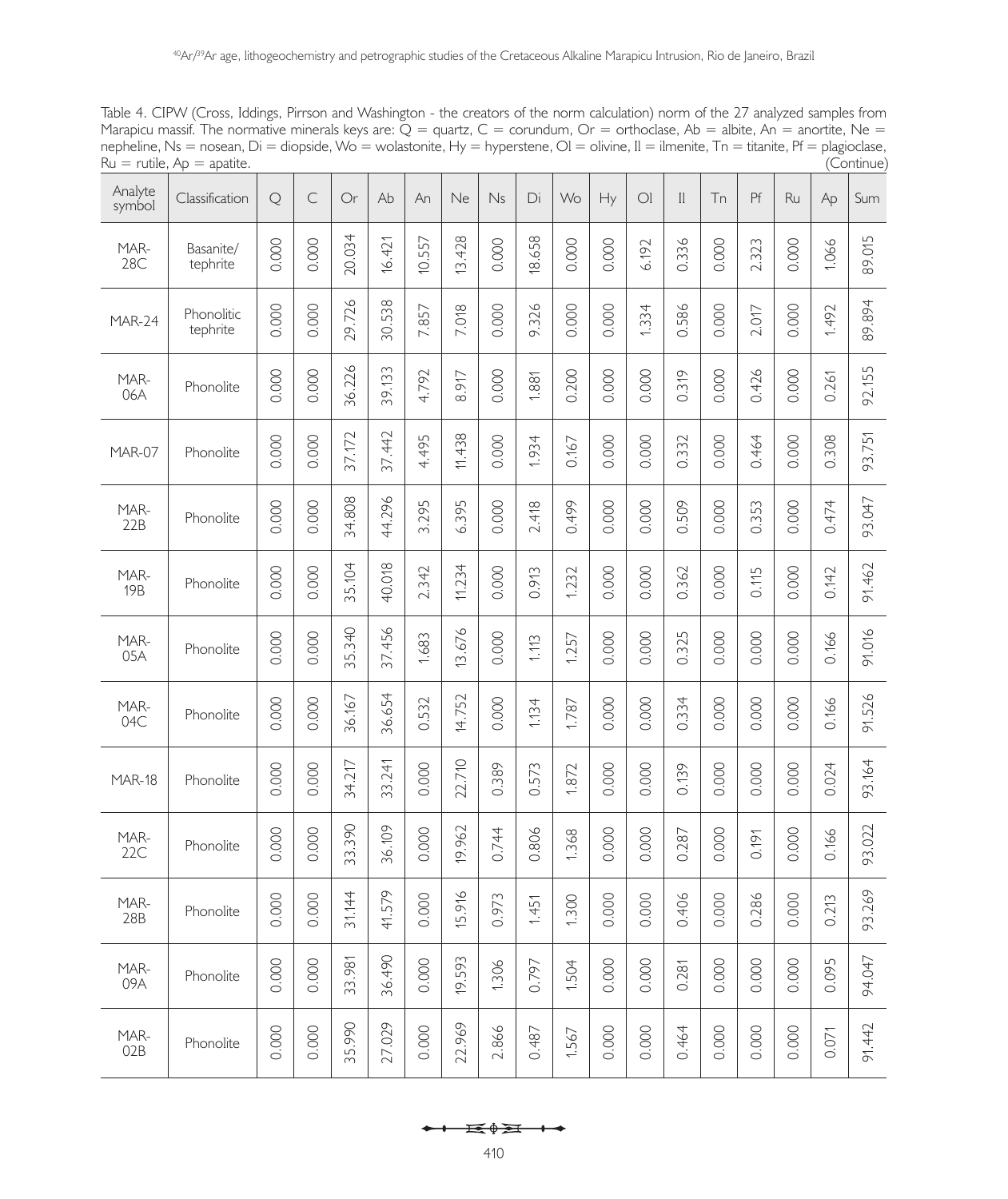| Bol. Mus. Para. Emílio Goeldi. Cienc. Nat., Belém, v. 10, n. 3, p. 399-422, set-dez. 2015 |  |  |  |  |
|-------------------------------------------------------------------------------------------|--|--|--|--|
|-------------------------------------------------------------------------------------------|--|--|--|--|

| Table 4.           |                      |                |                |           |                      |          |                |                |               |                |                |                |                |                |                |                |                | (Conclusion) |
|--------------------|----------------------|----------------|----------------|-----------|----------------------|----------|----------------|----------------|---------------|----------------|----------------|----------------|----------------|----------------|----------------|----------------|----------------|--------------|
| Analyte<br>symbol  | Classification       | Q              | $\subset$      | Or        | Ab                   | An       | Ne             | Ns             | Di            | Wo             | Hy             | O <sub>l</sub> | $\mathbb{I}$   | Tn             | Pf             | Ru             | Ap             | Sum          |
| <b>MAR-15</b>      | Phonolite            | 0.000          | 0.000          | 29.253    | 31.844               | 0.000    | 21.820         | 4.306          | 0.662         | 1.789          | 0.000          | 0.000          | 0.467          | 0.000          | 0.000          | 0.000          | 0.095          | 90.237       |
| <b>MAR-27</b>      | Nepheline<br>syenite | 0.000          | 0.000          | 31.794    | 45.921               | 6.482    | 1.848          | 0.000          | 1.846         | 0.000          | 0.000          | 0.954          | 0.477          | 0.000          | 0.625          | 0.000          | 0.805          | 90.752       |
| <b>MAR-03</b>      | Nepheline<br>syenite | 0.000          | 0.000          | 37.467    | 566<br>43.           | 4.848    | 3.903          | 0.000          | 1.460         | 0.587          | 0.000          | 0.000          | 0.435          | 0.000          | 0.000          | 0.000          | 0.237          | 92.503       |
| MAR-<br>10B        | Nepheline<br>syenite | 0.000          | 0.000          | 32.740    | 38.082               | 3.760    | 19.342         | 0.000          | 0.444         | 0.000          | 0.000          | 0.025          | 0.154          | 0.000          | 0.000          | 0.000          | 0.095          | 94.642       |
| MAR-<br><b>19A</b> | Nepheline<br>syenite | 0.000          | 0.489          | 32.858    | 51.151               | 1.707    | 9.787          | 0.000          | 0.000         | 0.000          | 0.000          | 0.111          | 0.048          | 0.000          | 0.000          | 0.000          | 0.118          | 96.269       |
| MAR-<br>01D        | Nepheline<br>syenite | 0.000          | 0.000          | 35.931    | 43.341               | 2.874    | 11.451         | 0.000          | 0.605         | 0.930          | 0.000          | 0.000          | 0.139          | 0.000          | 0.000          | 0.000          | 0.047          | 95.317       |
| <b>MAR-</b><br>17B | Nepheline<br>syenite | 0.000          | 0.000          | 33.272    | 46.020               | 2.124    | 8.945          | 0.000          | 0.693         | 1.336          | 0.000          | 0.000          | 0.276          | 0.000          | 0.000          | 0.000          | 0.118          | 92.784       |
| <b>MAR-20</b>      | Syenite              | 0.000          | 0.000          | 35.104    | 47.280               | 5.328    | 1.799          | 0.000          | 1.451         | 0.306          | 0.000          | 0.000          | 0.366          | 0.000          | 0.149          | 0.000          | 0.308          | 92.090       |
| <b>MAR-26</b>      | Syenite              | 0.000          | 0.000          | 31.912    | .897<br>47.          | 5.231    | 2.886          | 0.000          | 2.279         | 0.000          | 0.000          | 0.359          | 0.317          | 0.000          | 0.508          | 0.000          | 0.568          | 91.958       |
| MAR-<br>06B        | Syenite              | 0.000          | 0.000          | 37.881    | 47.627               | 5.271    | 3.262          | 0.000          | 0.302         | 0.000          | 0.000          | 0.199          | 0.205          | 0.000          | 0.172          | 0.000          | 0.213          | 95.131       |
| MAR-<br>16C        | Syenite              | 000<br>$\circ$ | 000<br>$\circ$ | 876<br>96 | 386<br>$\frac{8}{4}$ | 973<br>4 | 742<br>$\circ$ | 000<br>$\circ$ | 934<br>$\div$ | 237<br>$\circ$ | 000<br>$\circ$ | 000<br>$\circ$ | 332<br>$\circ$ | 000<br>$\circ$ | 244<br>$\circ$ | 000<br>$\circ$ | 237<br>$\circ$ | 960<br>93    |
| MAR-<br>01A        | Syenite              | 0.000          | 0.000          | 37.113    | 48.721               | 4.087    | 1.706          | 0.000          | 1.236         | 0.621          | 0.000          | 0.000          | 0.274          | 0.000          | 0.189          | 0.000          | 0.213          | 94.159       |
| MAR-<br>16A        | Syenite              | 0.000          | 0.000          | 37.940    | 47.998               | 4.271    | 4.023          | 0.000          | 1.075         | 0.314          | 0.000          | 0.000          | 0.233          | 0.000          | 0.155          | 0.000          | 0.189          | 96.199       |
| MAR-<br>13C        | Syenite              | 0.000          | 0.000          | 36.758    | 45.927               | 4.060    | 4.320          | 0.000          | 1.558         | 0.461          | 0.000          | 0.000          | 0.302          | 0.000          | 0.244          | 0.000          | 0.261          | 93.891       |

$$
\leftarrow \leftarrow \text{H} \leftarrow \text{H}
$$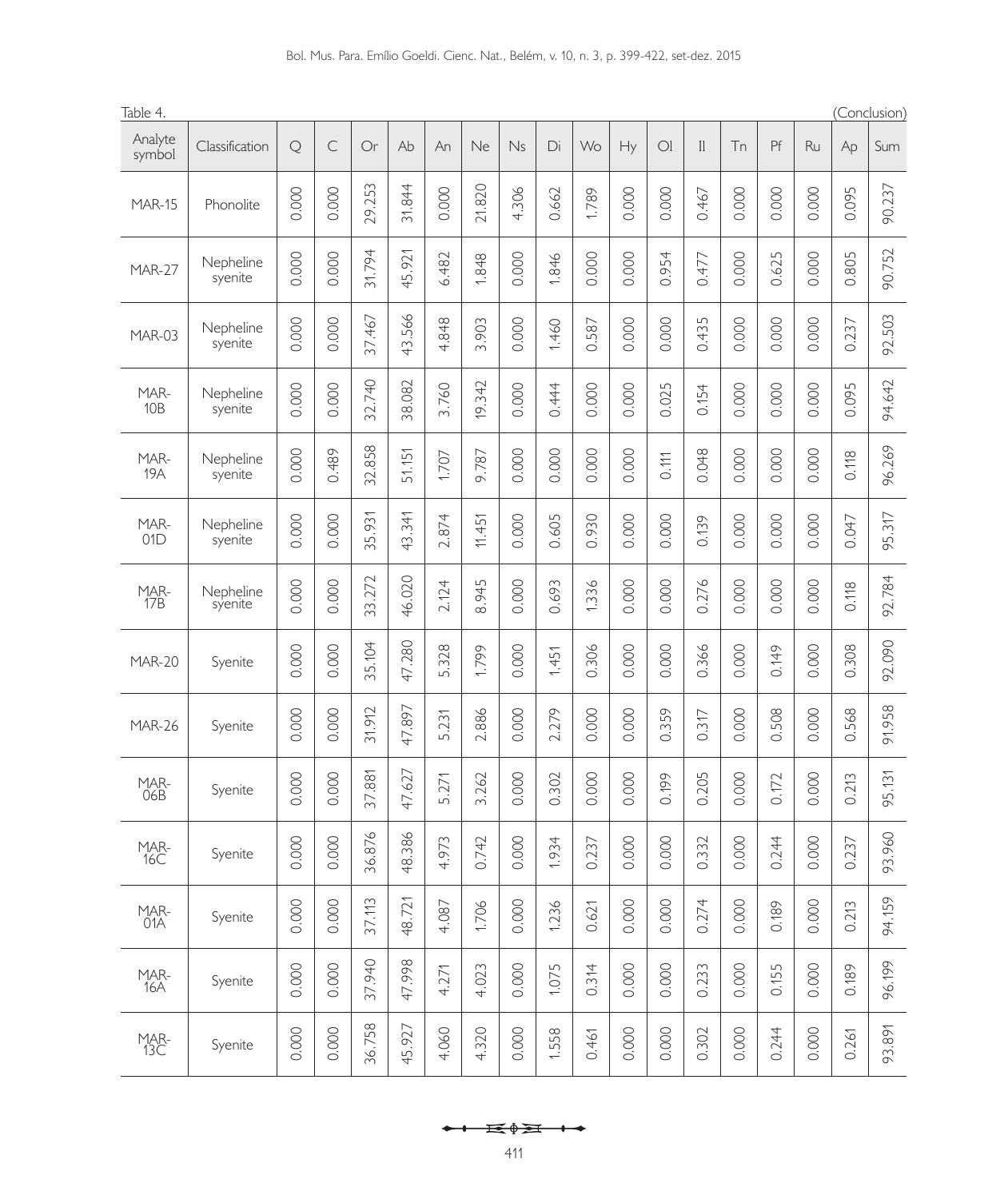Harker diagrams were confectioned for major elements K<sub>2</sub>O, Na<sub>2</sub>O, CaO, TiO<sub>2</sub>, P<sub>2</sub>O<sub>5</sub>, Fe<sub>2</sub>O<sub>3</sub>(T), MgO,  $\mathsf{Al}_2\mathsf{O}_3$  (Figure 7) and also for the following trace elements Y, Rb, U, Eu, Pb, Ba, Sr and Th (Figure 8). The Figure 7 shows that  $Al_2O_3$  ( $R^2 = 0.0744$ ), and  $\text{TiO}_2$  (R<sup>2</sup> = 0.0811) content roughly decrease with SiO<sub>2</sub> increase, Fe<sub>2</sub>O<sub>3</sub> presents the same behavior although with better linear correlation ( $R^2 = 0.1818$ ). MgO (R<sup>2</sup> = 0.0089), CaO (R<sup>2</sup> = 0.0323) and P<sub>2</sub>O<sub>5</sub> (R<sup>2</sup>) = 0.0159) roughly increase along with  $\text{SiO}_2$ . In fact, the  $R<sup>2</sup>$  values (linear correlation) for these oxides indicate dispersion of the data. Still looking in Figure 7,  $\mathsf{Na}_2\mathsf{O}$ content decrease with  $SiO_2$  increase ( $R^2 = 0.4653$ ), whereas  $K_2O$  ( $R^2 = 0.2509$ ) content increase along with SiO<sub>2</sub>. This way, only both  $\mathsf{Na}_2\mathsf{O}$  and  $\mathsf{K}_2\mathsf{O}$  presents robust linear correlation. The Figure 8 shows that Rb  $(R<sup>2</sup> = 0.5697)$ , U ( $R<sup>2</sup> = 0.1604$ ), Th ( $R<sup>2</sup> = 0.4104$ ), Y  $(R^2 = 0.6370)$  and Pb  $(R^2 = 0.5426)$  content decrease with SiO $_2$  increase. All of these trace elements present robust data according to their  $R<sup>2</sup>$  values. On the other hand, Ba (R<sup>2</sup> = 0.1842), Sr (R<sup>2</sup> = 0.1368) and Eu (R<sup>2</sup>  $= 0.0542$ ) content increase along with SiO<sub>2</sub> with poor linear correlation except for Ba.

Rare earth elements (REE) of the alkaline series were normalized to chondrite Boynton (1984) (Figure 9). This diagram showed that the REE pattern for the most part of the samples have in general a Eu negative anomaly, moreover, there is a bigger fractionating for the light REE (La, Ce, Pr, Nd, Pm, Sm) being more than one hundred times the condritic values related to heavy REE (Gd, Tb, Dy, Ho, Er, Tm, Yb, Lu). The samples MAR-28C and MAR-24 (basanite tephrite and phonolitic tephrite respectively) presents unexpectedly high REE content indicating lack of cogeneticity with the alkaline series studied. The high concentration of light REE suggests a source rich in these elements and the Eu negative anomaly suggest the fractionation of plagioclase in the least stages of the crystallization in addition to the fractionating of K-feldspar. The primitive

mantle normalized spidergram by Sun & McDonough (1989) of the Figure 10 shows that the comportment of the elements of the Marapicu magma relate to their possibly mantle source. This diagram show a general pattern to which occurs a progressive depletion of Ba, Sr, P, and Ti, on the other hand, the remaining of the more incompatible REE elements are enriched.

### **RESULTS AND DISCUSSION**

The <sup>40</sup>Ar/<sup>39</sup>Ar dating of the Marapicu intrusion has been carried out by using hornblende grain extracted of the nepheline syenite sample as above mentioned. The hornblende sample yielded a plateau age of 80.46  $\pm$ 0.58 Ma (MSWD = 1.08;  $P = 0.37$ ) including 100% of the 39Ar released (Figure 11) that we interpret as the cooling age of the hornblende, which should be temporally very close to indistinguishable from its crystallization age.

The K/Ca ratio (derived from the  $39Ar/37Ar$  ratio) shows the presence of a K-rich component at the lowtemperature steps (Figure 12), but show a relatively constant composition  $(\sim 0.2)$  for the medium to high temperature steps, suggesting that the selected crystals were homogenous and did not contain any inclusions.

The data were plotted in an inverse isochron diagram (Figure 13) and gave an age of 80.27  $\pm$  0.62 Ma statistically indistinguishable from the plateau age, and a <sup>40</sup>Ar/<sup>36</sup>Ar ratio of 326  $\pm$  36, indistinguishable from atmospheric composition. This suggest that no excess  $40Ar*$  is present in the sample.

The present data suggest that the Marapicu massif form an alkaline series mostly constituted of phonolites and nepheline syenites. This series has SiO $_2$ -undersatured character and it is observed SiO<sub>2</sub> decreasing along with alkalis (Na $_{2}$ O $+$ K $_{2}$ O) increasing in the TAS diagram. Binary diagrams from Marapicu massif samples present linear correlations without large compositional variations, which it is indicative of fractional crystallization with or without assimilation.

 $\mathbf{H} \rightarrow \mathbf{H}$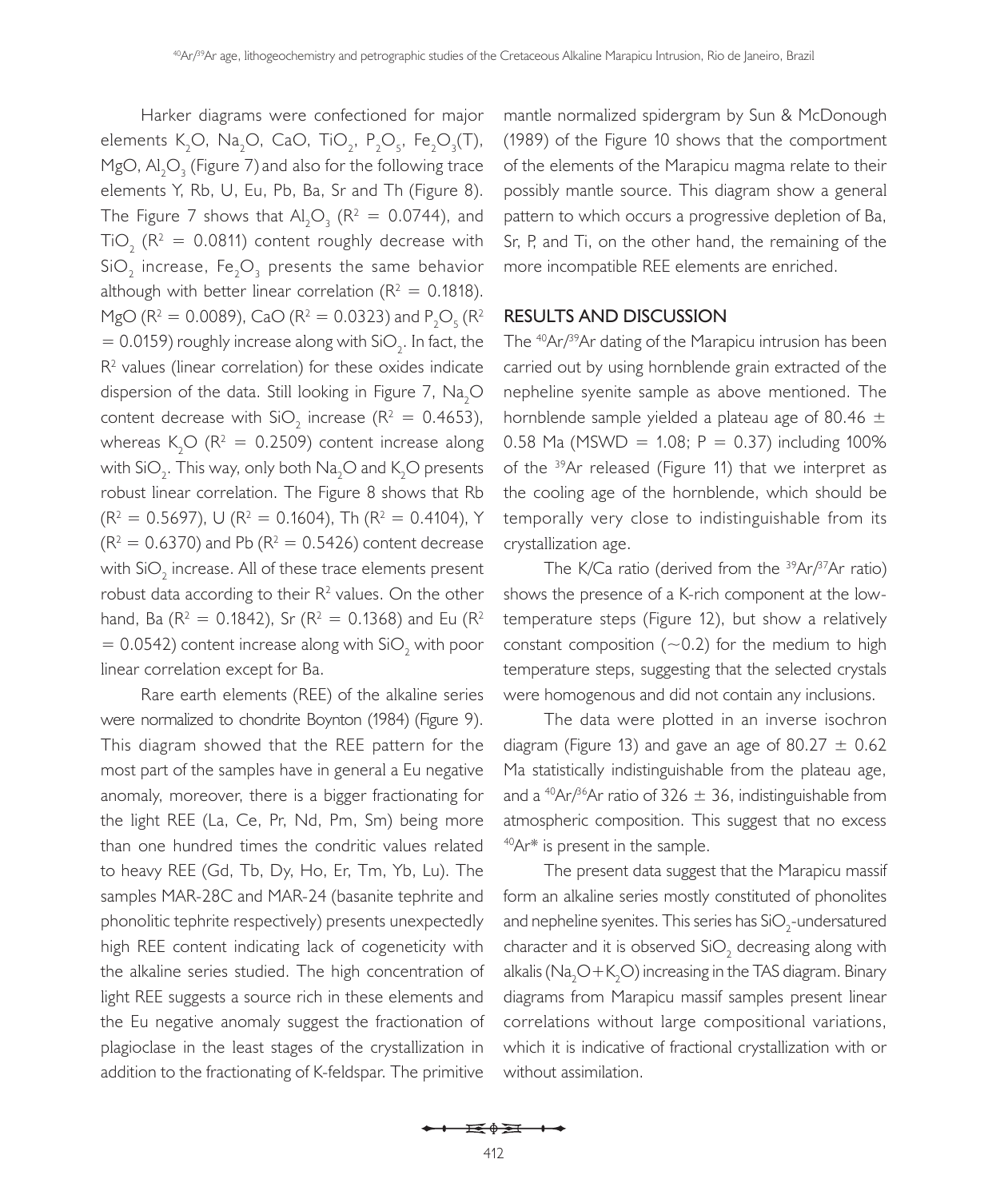

Figure 7. Harker diagrams for major elements from Marapicu Alkaline Massif. Samples MAR-24 and MAR-28C were not ploted.

 $\mathbf{H} \rightarrow \mathbf{H}$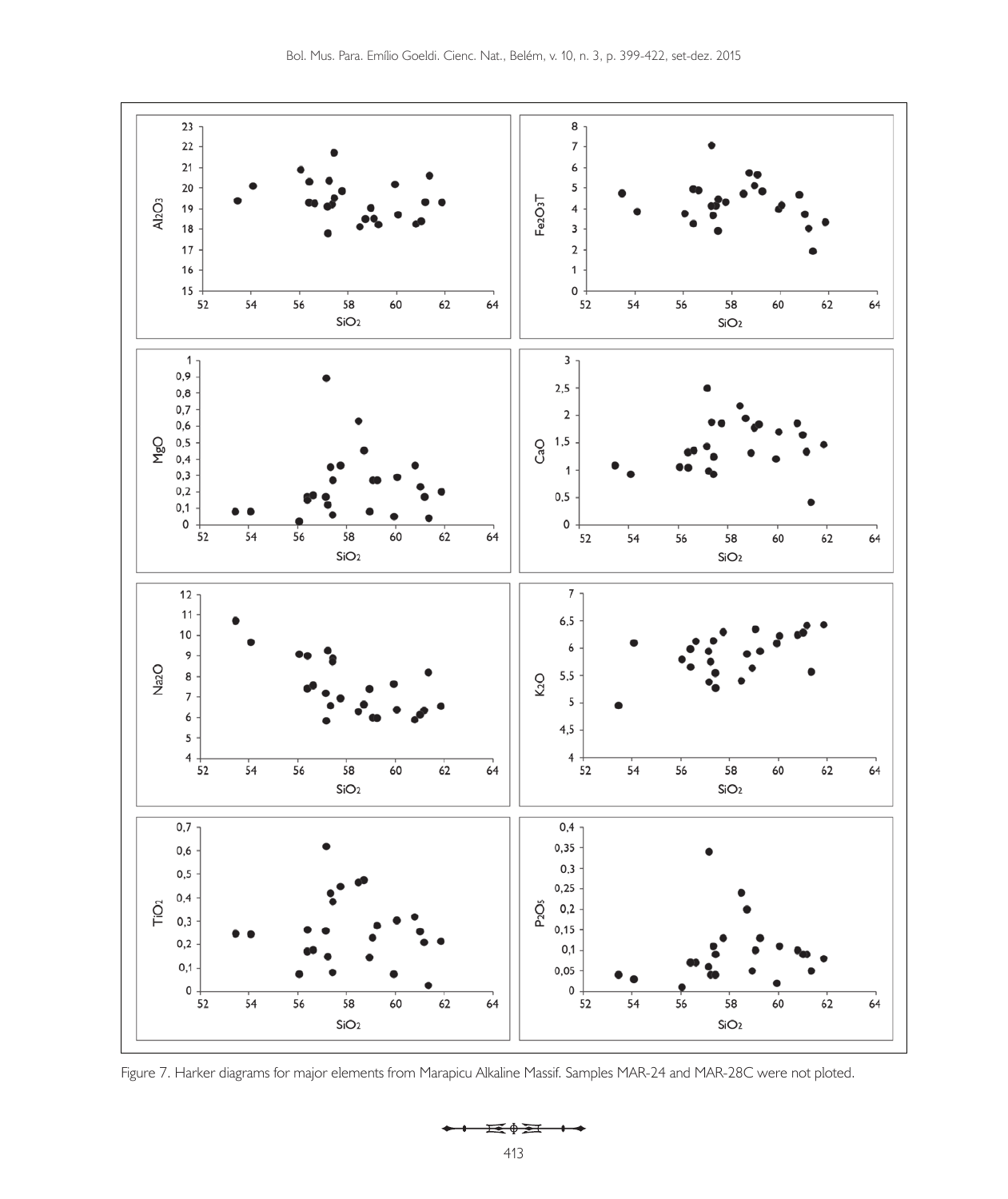



 $\mathbf{H} \rightarrow \mathbf{H}$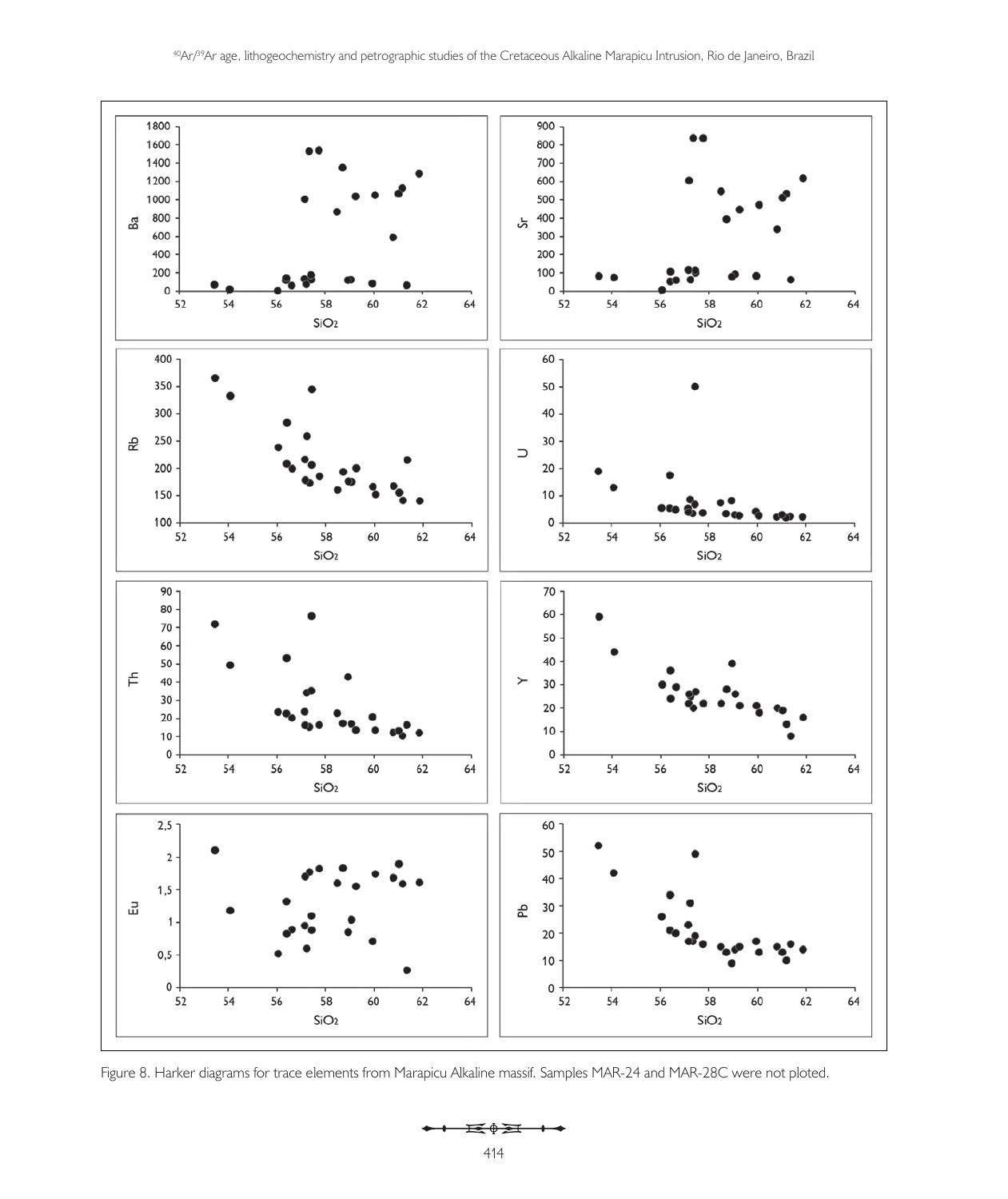

Figure 9. Rare earth elements plot by Boynton (1984) for syenites and phonolites of the Marapicu massif. Note general pattern with enrichment of light rare earth elements related to heavy rare earth elements and Eu negative anomaly. Triangle represents plutonic nepheline syenites and syenites, filled squares represents phonolites, open square and asterisk represents basic rocks.



Figure 11. Age spectra showing plateau age of 80.46  $\pm$  0.58 with  $a$  MSWD = 1.08.



Figure 13. Inverse isochron with step heating data of hornblende providing the age of  $(80.27 \pm 0.62 \text{ Ma})$ .



Figure 10. Spidergram primitive mantle normalized by Sun & McDonough (1989). Note depletion in Ba, Sr, P and Ti and enrichment of Rb, Th, U, Nb and Pb. Triangle represents plutonic nepheline syenites and syenites, filled squares represents phonolites, open square and asterisk represents basic rocks.



Figure 12. K/Ca ratio showing a K-rich component at the low-temperature steps and relatively constant compositions for the medium to high temperature steps.

Both  $\mathsf{Al}_2\mathsf{O}_3$  and  $\mathsf{Na}_2\mathsf{O}$  presents higher concentrations in the most evaluated members (nepheline syenites and phonolites) whereas MgO, CaO, TiO $_2$  and  $\mathsf{P}_2\mathsf{O}_5$  shows higher concentrations in syenites. Fe $_{2} \mathrm{O}_{3}$  contents have no significant concentration difference for analyzed lithotypes. The negative linear correlation of  $\text{Na}\xspace_{2}\text{O}$  is related to the fractionation of the feldspar as a main mineral phase. The major elements presents poor linear correlation with silica (except for  $\mathsf{Na}_2\mathsf{O}$  and  $\mathsf{K}_2\mathsf{O}$ ) according to their  $R<sup>2</sup>$  values which not permit to make reliable insights.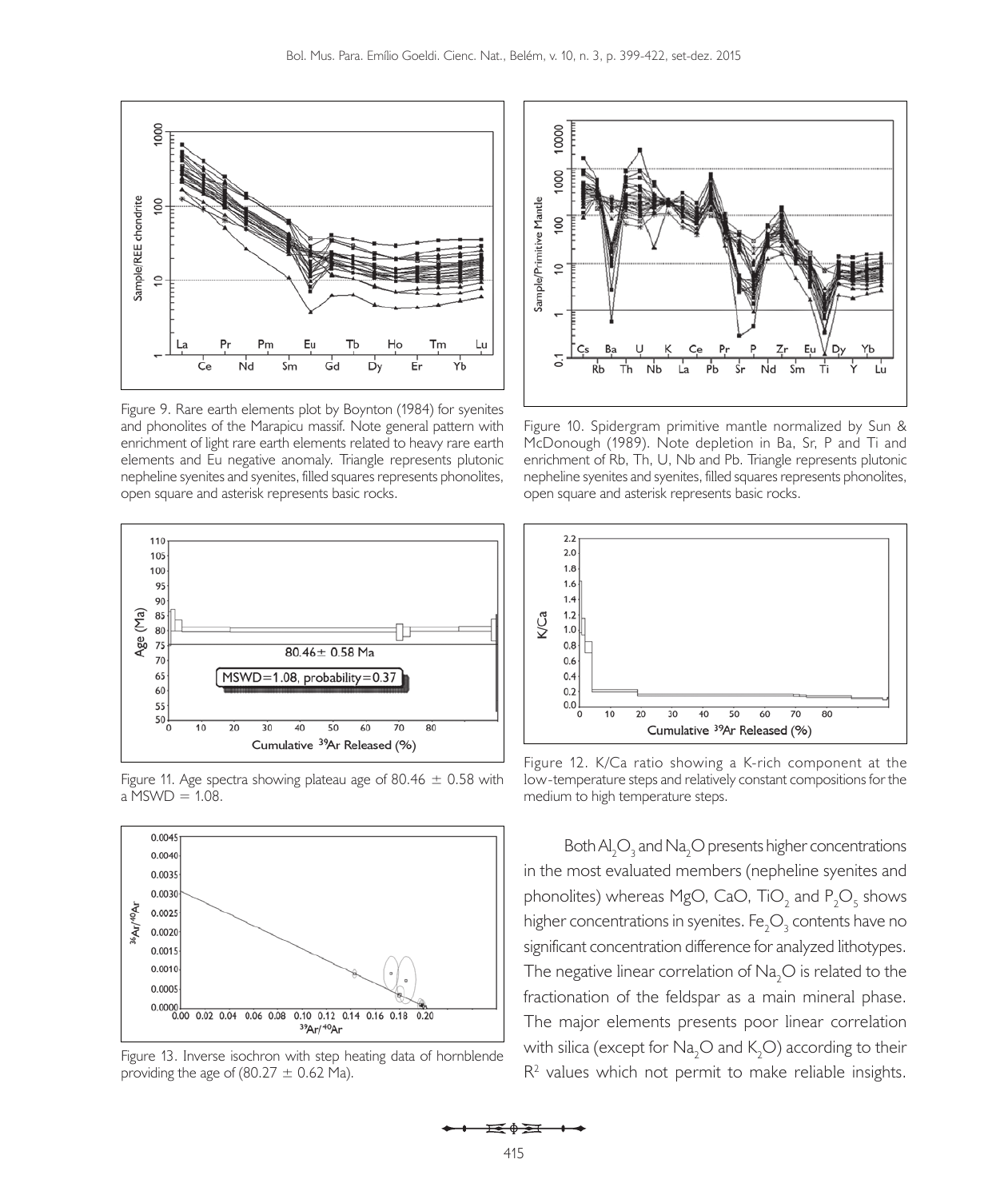The variation diagrams presented in the Figure 8 shows the negative linear correlation for Rb, Pb, Th, Y and U whereas Ba, Sr and Eu presents data dispersion. U, Th, Pb e Rb are markedly more concentrated in the nepheline syenites and phonolites than in syenites, Y have not so clear behavior. For Sr, Ba and Eu the concentrations are less easily detachable among the lithotypes. The negative linear correlation observed for Rb is related to fractionating of K-feldspar, main modal phase in these rocks, decreasing of Y is coherent with fractionation of apatite which is an accessory phase present in the mode.

Light Rare earth elements are more fractionated than heavy rare earth elements indicating a mantle source enriched in these elements such as Enriched Mantle 1 (EM1), Enriched Mantle 2 (EM2) or Ocean Island Basalts (OIB). The multielement spidergram presented shows depletion for Ba, Sr, P and Ti whereas Th, U, Pb and Zr are enriched. Depletion for Ba is coherent with the fractionation of K-feldspar (also indicated by the Sr depletion), biotite and hornblende. Depletion for P is corroborating by apatite fractionation and Ti for titanite fractionation, all of these phases are presents in the modal assemblage. Both MAR-28C and MAR-24 samples have not genetic relationship with the studied series despite of their high REE content related to the other samples.

Both Sr and Nd isotopic data from literature (Morbidelli *et al*., 1995; Mota, 2008, 2012) corroborate a magma origin from an astenospheric mantle. Such isotopic studies also indicating preferentially enriched mantle sources as EM1 or EM2 and the Pb isotopic results suggest an array among Mid-Ocean Ridge Basalt (MORB), OIB and EM2, indicating a mixture of two mantle components. The Pb isotopic data from the Tristan da Cunha Island presents similarities with the Pb isotopic signatures from alkaline intrusions and it is different of the signature observed in the Trindade and Açores ocean islands.

Structural geology and geophysics studies (magnetometry and gravimetry) Mota (2008) indicate that alkaline intrusions have little geometric relationship

with the structural features from the basement, where the contacts forming rounded boundaries moreover isotropic texture observed on the samples. On the other hand, the alkaline intrusion presents regional distribution suggesting agreement alignment with the regional structural features from Neoproterozoic Ribeira Orogen and in addition have close relationship with the Cenozoic sediments. This correlation may be genetically interpreted where the extensional stresses which forming the basins also would be that responsible for alkaline magma intrusions.

## **CONCLUSION**

The  $40Ar/39Ar$  age presented in this work is the older for Poços de Caldas-Cabo Frio magmatic lineament. This fact do not support the idea of age decreasing from west to east in this magmatic province (Herz, 1977; Thomaz Filho & Rodrigues, 1999) based on K-Ar ages. According to this model, the passage of the South American Plate over a hot spot would generate a perfectly age decreasing among the emplaced bodies. Indeed, considering the experimental errors associated with K-Ar ages (3 Ma), support this model. However, new methodologies applied to the alkaline rocks may bring different interpretations and contribute to the knowledge for these magmatic manifestations. This way, more accurate <sup>40</sup>Ar/<sup>39</sup>Ar dating shows that Marapicu Massif with 80 Ma is older than Poços de Caldas and Itatiaia (K-Ar ages of 74.6 Ma and 73.1 Ma respectively) which would be older considering their geographic location. This data shows how complex is the passage of the hot spot through the continental crust.

The data presented in this work together with those already published lead for two probably models: the first model take account the existence of a mantle plume originated into the asthenosphere from enriched sources (probably of deep subduction of continental crust slabs in previous events). The hot spot ways was recorded on the continental crust, even though being less marked than oceanic crust, due to their greater thickness. Generally, the trajectory of the hot spots are responsible

 $\mathbf{E} \oplus \mathbf{H}$   $\rightarrow$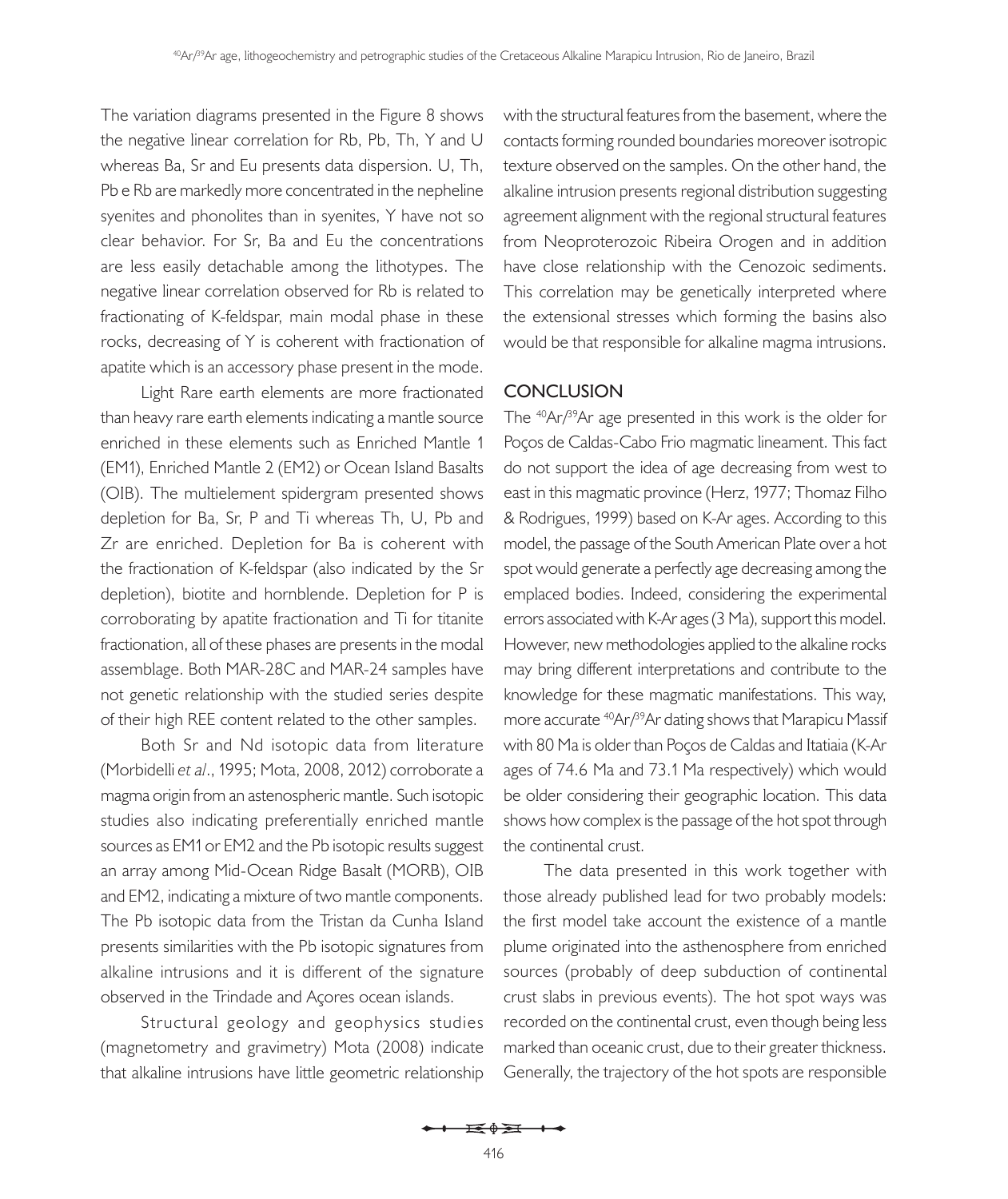for kimberlitics and lamproitics body generation besides the alkaline complexes and carbonatite. It is in agreement with this model the petrologic, isotopic and geochemistry data, and the  $^{40}Ar/^{39}Ar$  age.

On the other hand, both isotopic and geochemistry data from Trindade may not enable relate the alkaline rocks from continent with this island rocks. The secondly proposed model, in agreement with the recent  $40Ar^3$ <sup>9</sup>Ar data, suggest a crustal flexure. In this way, the sediments deposited into the continental shelf trigged a stress so that flexure the continental crust producing deep fractures allowing the entering of the mantellic magmas. Thus, future geochronology works of the alkaline rocks will provide fundamental information to the understanding questions about southeast Brazilian alkaline rocks genesis.

#### **Acknowledgement**

The present research work has been performed under the financial support of Rio de Janeiro State University, Brazil. Part of the fieldwork instruments, office materials, and the resources of the informatics is supported by the FAPERJ (Fundação de Amparo à Pesquisa do Estado do Rio de Janeiro, Carlos Chagas Filho). The chemical analyses were performed by Activation Laboratories Ltd., Ontario, Canada. The 40Ar/39Ar analyses were performed at the Western Australian Argon Isotope Facility at Curtin University. The authors are grateful to the abovementioned institutions.

# **REFERENCES**

ALMEIDA, F. F. M., 1976. The system of continental rifts bordering the Santos basin, Brazil. **Anais da Academia Brasileira de Ciências** 48(supl.): 15-26.

ALMEIDA, F. F. M., 1983. Relações tectônicas das rochas alcalinas mesozóicas da região meridional da Plataforma Sul-Americana. **Revista Brasileira de Geociências** 13(3): 139-158.

ALMEIDA, F. F. M., 1986. Distribuição regional e relações tectônicas do magmatismo pós-paleozóico no Brasil. **Revista Brasileira de Geociências** 16(4): 325-349.

ALMEIDA, F. F. M., 1991. O alinhamento magmático de Cabo Frio. **Atas do Simpósio de Geologia do Sudeste** 2: 423-428.

ALMEIDA, F. F. M., C. D. R. CARNEIRO & A. M. P. MIZUSAKI, 1996. Correlação do magmatismo da margem continental brasileira com o das áreas emersas adjacentes. **Revista Brasileira de Geociências** 26(3): 125-138.

BOYNTON, W. V., 1984. Cosmochemistry of the rare-earth elements: meteorite studies. In: P. HENDERSON (Ed.): **Rare-earth elements geochemistry**: 63-114. Elsevier, Amsterdam.

COX, K. G., J. D. BELL & R. J. PANKHURST, 1979. **The interpretation of igneous rocks**: 1-450. George Allen and Unwin, London.

FAINSTEIN, R. & C. P. SUMMERHAYES, 1982. Structure and origin of marginal banks off eastern Brazil. **Marine Geology** 46(3- 4): 199-215.

FREITAS, R. O., 1947. **Jazimentos de rochas alcalinas da ilha de São Sebastião**: 1-244. Faculdade de Filosofia Ciências e Letras (Boletim 85, Geologia 3), São Paulo.

GIBSON, S. A., R. N. THOMPSON, O. H. LEONARDOS, A. P. DICKIN & J. G. MITCHELL, 1995. The Late Cretaceous impact of the Trindade mantle plume: evidence from large-volume, mafic, potassic magmatism in SE Brazil. **Journal of Petrology** 36: 189-229.

GORINI, M. A. & G. M. BRYAN, 1976. The tectonic fabric of the equatorial Atlantic and adjoining continental margins: gulf of Guinea to northeastern Brazil. **Anais da Academia Brasileira de Ciências Rio de Janeiro** 48(supl.): 101-119.

HERZ, N., 1977. Timing of spreading in the South Atlantic: information from Brazilian alkalic rocks. **Geological Society of America Bulletin** 88(1): 101-112.

KLEIN, V. C., 1993. **O vulcão alcalino de Nova Iguaçu (estado do Rio de Janeiro)**: controle estrutural e processo de erupção. Tese (Doutorado em Geociências) – Universidade Federal do Rio de Janeiro, Rio de Janeiro.

KLEIN, V. C. & A. C. VIEIRA, 1980. Vulcões do Rio de Janeiro: breve geologia e perspectivas. **Mineração e Metalurgia** 419: 44-46.

KOPPERS, A. A. P., 2002. ArArCALC-software for <sup>40</sup>Ar/<sup>39</sup>Ar age calculations. **Computers and Geosciences** 28(5): 605-619.

LEE, J. Y., K. MARTI, J. P. SEVERINGHAUS, K. KAWAMURA, H.-S. YOO, J. B. LEE, J. S. KIM, 2006. A redetermination of the isotopic abundance of atmospheric Ar. **Geochimica et Cosmochimica Acta** 70(17): 4507-4512.

MORBIDELLI, L., C. B. GOMES, L. BECCALUVA, P. BROTZU, A. M. CONTE, E. RUBERTI & G. TRAVERSA, 1995. Mineralogical, petrological and geochemical aspects of alkaline and alkalinecarbonatite associations from Brazil. **Earth-Science Reviews** 39(3- 4): 135-168.

 $\overrightarrow{=}$   $\overrightarrow{0}$   $\overrightarrow{2}$   $\overrightarrow{1}$   $\overrightarrow{0}$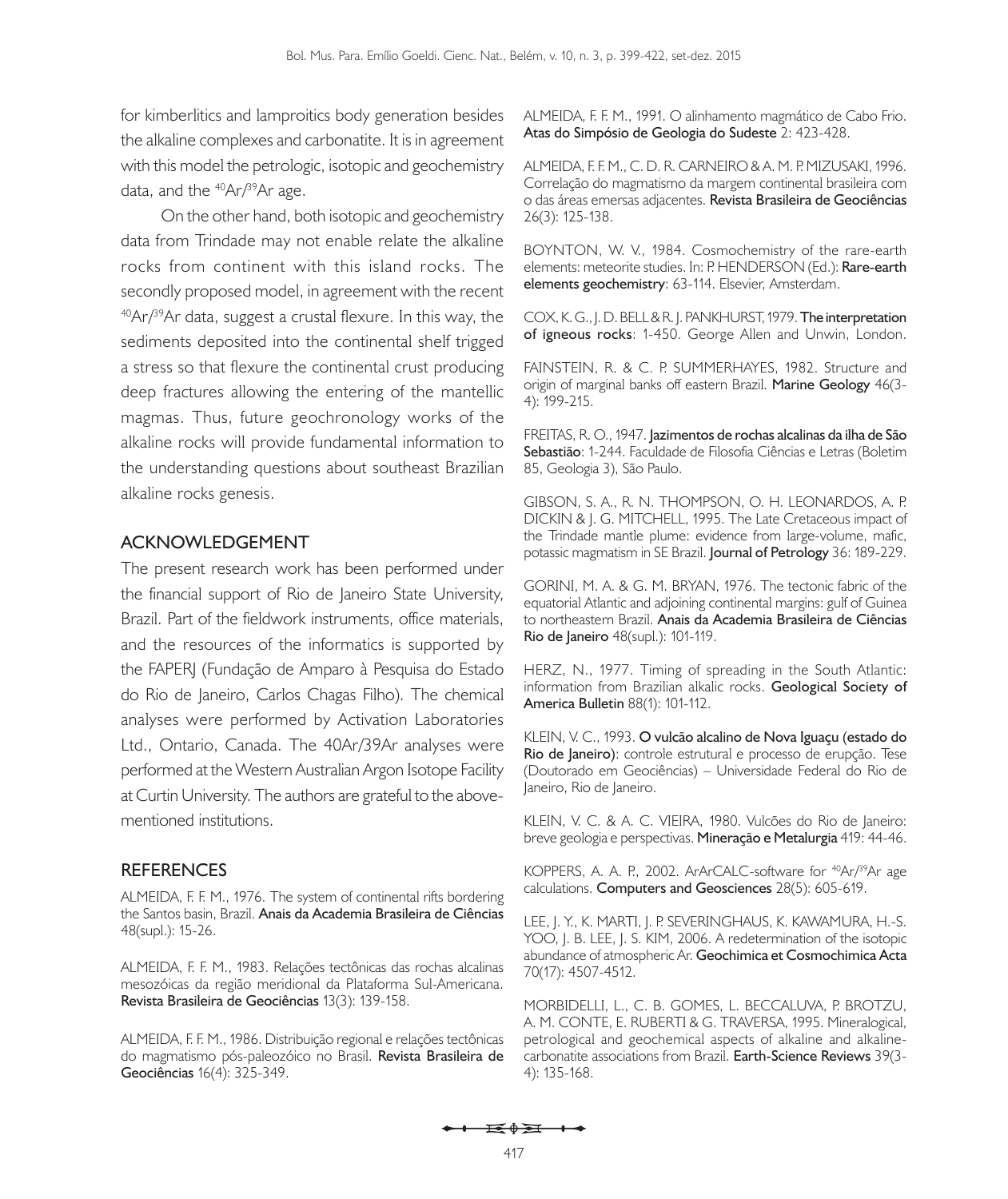MOTA, C. E. M., 2008. **Estudos geológicos e gravimétricos do Complexo Marapicu-Gericinó-Mendanha, Rio de Janeiro**. Dissertação (Mestrado em Análise de Bacias e Faixas Móveis) – Universidade do Estado do Rio de Janeiro, Rio de Janeiro.

MOTA, C. E. M., 2012. **Petrogênese e geocronologia das intrusões alcalinas de Morro Redondo, Mendanha e Morro de São João**: caracterização do magmatismo alcalino no estado do Rio de Janeiro e implicações geodinâmicas. Tese (Doutorado em Geologia) – Universidade do Estado do Rio de Janeiro, Rio de Janeiro.

RENNE, P. R., R. MUNDIL, G. BALCO, K. MIN & K. R. LUDWIG, 2010. Joint determination of <sup>40</sup>K decay constants and <sup>40</sup>Ar\*/<sup>40</sup>K for the Fish Canyon sanidine standard, and improved accuracy for 40Ar/39Ar geochronology. **Geochimica et Cosmochimica Acta** 74(18): 5349-5367.

SHAND, S. J., 1943. **Eruptive rocks**. Their genesis, composition, classification, and their relation to ore-deposits with a chapter on meteorite. John Wiley and Sons, New York.

SUN, S. S. & W. F. MCDONOUGH, 1989. Chemical and isotopic systematics of oceanic basalts: implications for mantle composition and processes. **Geological Society** 42: 313-345.

THOMAZ FILHO, A. & A. L. RODRIGUES, 1999. O alinhamento de rochas alcalinas Poços de Caldas-Cabo Frio (RJ) e sua continuidade na cadeia Vitória Trindade. **Revista Brasileira de Geociências** 29(2): 275-280.

THOMAZ FILHO, A., A. M. P. MIZUSAKI, E. J. MILANI & P. CESERO, 2000. Rifting and magmatism associated with the South America and Africa breakup. **Revista Brasileira de Geociências** 30(1): 17-19.

THOMAZ FILHO, A., E. GUEDES, M. HEILBRON, P. M. VASCONCELOS, C. M. VALERIANO, J. C. H. ALMEIDA & W. TEIXEIRA, 2005. K-Ar and <sup>40</sup>Ar/<sup>39</sup>Ar ages of dikes emplaced in the onshore basement of the Santos Basin, Resende area, SE Brazil: implications for the south Atlantic opening and Tertiary reactivation. **Journal of South American Earth Sciences** 18(3-4): 371-382.

THOMPSON, R. N., S. A. GIBSON, J. G. MITCHELL, A. P. DICKIN, O. H. LEONARDOS, J. A. BROD & J. C. GREENWOOD, 1998. Migrating Cretaceous-Eocene magmatism in the Serra do Mar Alkaline Province, SE Brazil: melts from the deflected Trinidade mantle plume? **Journal of Petrology** 39: 1493-1526.

ULBRICH, H. H. G. J. & C. B. GOMES, 1981. Alkaline rocks from continental Brazil. **Earth-Science Reviews** 17(1-2): 135-154.

#### $\overrightarrow{=}$   $\overrightarrow{0}$   $\overrightarrow{2}$   $\overrightarrow{1}$   $\overrightarrow{0}$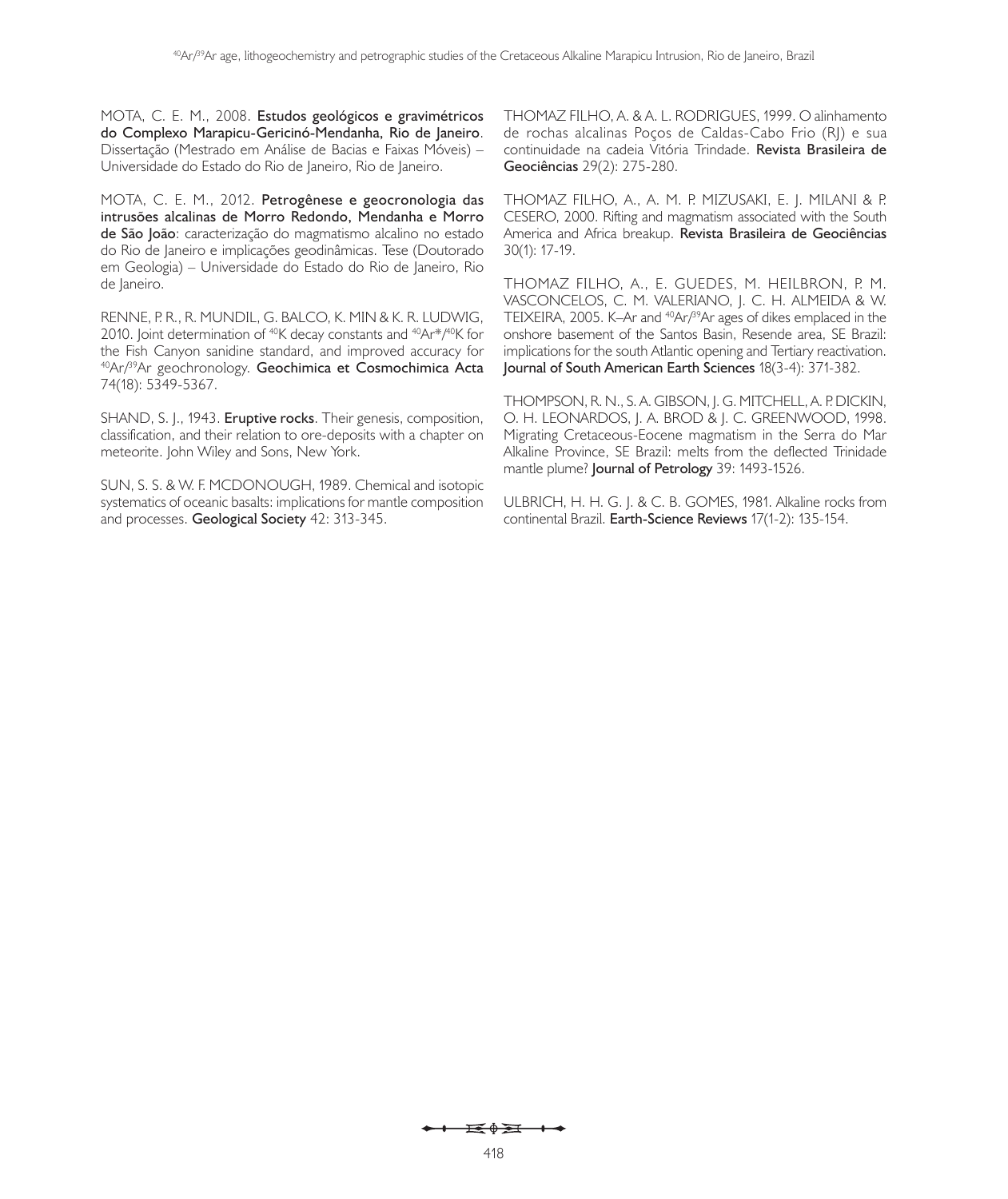|                   | <b>APPENDIX.</b> Geochemistry data of the |                           | 27 analyzed samples from Marapicu massif, classification is according to Cox et al. (1979). |                                |                                      |       |            |                |                    |         |                                    |         |                         |              |                                    |                           | (Continue)                 |
|-------------------|-------------------------------------------|---------------------------|---------------------------------------------------------------------------------------------|--------------------------------|--------------------------------------|-------|------------|----------------|--------------------|---------|------------------------------------|---------|-------------------------|--------------|------------------------------------|---------------------------|----------------------------|
| Analyte<br>symbol | Classification                            | 又<br>$(Na + K)$<br>mol    | $SO_{2}$                                                                                    | $\bigwedge_{2}$ $\bigcirc_{3}$ | $\overline{F^{\mathsf{p}}_{2}O_{3}}$ | MnO   | <b>MgO</b> | CaO            | $\mathrm{Na_{2}O}$ | $K_2^O$ | $\overline{\Gamma}$ O <sub>2</sub> | $P_2^S$ | $\overline{\mathrm{O}}$ | <b>Total</b> | Sc                                 | 움                         | >                          |
| MAR-28C           | Basanite <sub>/</sub><br>tephrite         | $\frac{8}{2}$<br>0.751797 | 47.5                                                                                        | 55<br>$\overline{5}$ .         | 8.24                                 | 0.157 | 7.02       | 8.51           | 4.87               | 3.39    | 1.541                              | 0.45    | 2.01                    | 99.24        | 20                                 | $\widetilde{\omega}$      | $\frac{83}{2}$             |
| MAR-01D           | Nepheline<br>syenite                      | 0.94861556                | 59.94                                                                                       | 20.17                          | 3.96                                 | 0.161 | 0.05       | $\overline{1}$ | 7.62               | 6.08    | 0.073                              | 0.02    | 1.11                    | 100.4        | $\overline{\phantom{0}}$<br>$\vee$ | レ                         | $\Box$<br>$\vee$           |
| MAR-03            | Nepheline<br>syenite                      | 0.90494555                | 59.07                                                                                       | 18.51                          | 5.64                                 | 0.206 | 0.27       | 1.77           | $\circ$            | 6.34    | 0.229                              | $\sum$  | 1.41                    | 99.54        | $\overline{\phantom{0}}$<br>$\vee$ | 与                         | $\Box$<br>$\vee$           |
| MAR-10B           | Nepheline<br>syenite                      | 0.9372604                 | 57.43                                                                                       | 21.72                          | 2.91                                 | 0.127 | 0.06       | 0.92           | 8.72               | 5.54    | 0.081                              | 0.04    | 1.23                    | 98.79        | $\overline{\phantom{0}}$<br>$\vee$ | Ó                         | $\Box$<br>$\vee$           |
| MAR-17B           | Nepheline<br>syenite                      | 0.95989968                | 58.94                                                                                       | 19.03                          | 5.11                                 | 0.204 | 0.08       | 1.31           | 7.39               | 5.63    | 0.145                              | 0.05    | 0.69                    | 56.<br>98.   | $\overline{\phantom{0}}$<br>$\vee$ | $\sigma$                  | $\Box$<br>$\vee$           |
| MAR-19A           | Nepheline<br>syenite                      | 0.94660567                | 61.36                                                                                       | 20.59                          | 1.92                                 | 0.051 | 0.04       | 0.41           | 8.18               | 5.56    | 0.025                              | 0.05    | 0.48                    | 98.68        | $\overline{\phantom{0}}$<br>$\vee$ | $\frac{8}{5}$             | $\Box$<br>$\vee$           |
| <b>MAR-27</b>     | Nepheline<br>syenite                      | 0.86729414                | 57.17                                                                                       | 17.79                          | 7.07                                 | 0.223 | 0.89       | 2.49           | 5.83               | 5.38    | 0.618                              | 0.34    | 2.17                    | 99.97        | $\sim$                             | レ                         | $\overline{Q}$             |
| MAR-02B           | Phonolite                                 | 1.11998785                | 54.09                                                                                       | 20.09                          | 3.85                                 | 0.233 | 0.08       | 0.92           | 9.66               | 6.09    | 0.244                              | 0.03    | 3.95                    | 99.22        | ↽<br>$\vee$                        | 42                        | $\Box$<br>$\vee$           |
| MAR-04C           | Phonolite                                 | 0.99073902                | 56.63                                                                                       | 19.24                          | 4.88                                 | 0.204 | 0.18       | 1.35           | 7.55               | 6.12    | 0.176                              | 0.07    | 2.84                    | 99.26        | $\vee$                             | 20                        | $\Box$<br>$\vee$           |
| MAR-05A           | Phonolite                                 | 95<br>0.968857            | 56.4                                                                                        | 19.28                          | 4.94                                 | 0.209 | 0.17       | 1.32           | 7.41               | 5.98    | 0.171                              | 0.07    | 2.5                     | 98.44        | $\overline{}$<br>$\vee$            | $\geq$                    | $\Box$<br>$\vee$           |
| MAR-06A           | Phonolite                                 | 0.90939645                | 57.35                                                                                       | 19.2                           | 4.14                                 | 0.149 | 0.35       | 1.87           | 6.57               | 6.13    | 0.418                              | 0.11    | 2.09                    | 98.38        | $\vee$                             | ₽                         | $\Box$<br>$\vee$           |
| MAR-07            | Phonolite                                 | 0.91783444                | 57.75                                                                                       | 19.84                          | 4.3                                  | 0.155 | 0.36       | 1.85           | 6.92               | 6.29    | 0.447                              | 0.13    | 2.1                     | 100.1        | $\overline{\phantom{0}}$<br>$\vee$ | $\widetilde{\phantom{a}}$ | $\circ$                    |
| MAR-09A           | Phonolite                                 | 1.05440313                | 57.23                                                                                       | 20.35                          | 3.66                                 | 0.175 | 0.12       | 0.98           | 9.25               | 5.75    | 0.148                              | 0.04    | 1.57                    | 99.28        | $\vee$                             | $\overline{5}$            | $\Box$<br>$\vee$           |
| <b>MAR-15</b>     | Phonolite                                 | 74<br>1.186323            | 53.46                                                                                       | 19.38                          | 4.74                                 | 0.285 | 0.08       | 1.08           | 10.71              | 4.95    | 0.246                              | 0.04    | 4.01                    | 98.99        | $\overline{\phantom{0}}$<br>$\vee$ | 52                        | $\Box$<br>$\vee$           |
| <b>MAR-18</b>     | Phonolite                                 | $\sim$<br>1.016323        | 56.06                                                                                       | 20.88                          | 3.75                                 | 0.198 | 0.02       | 1.05           | 9.08               | 5.79    | 0.073                              | 0.01    | 1.28                    | 98.2         | $\vee$                             | 26                        | $\Box$<br>V                |
| MAR-19B           | Phonolite                                 | 0.95590523                | 57.15                                                                                       | 19.1                           | 4.13                                 | 0.169 | 0.17       | 1.43           | 7.18               | 5.94    | 0.258                              | 0.06    | 3.16                    | 98.76        | $\overline{\phantom{0}}$<br>$\vee$ | 23                        | $\Box$<br>V                |
| <b>MAR-22B</b>    | Phonolite                                 | 0.93557036                | 58.72                                                                                       | 18.49                          | 5.73                                 | 0.238 | 0.45       | 1.94           | 6.63               | 5.89    | 0.475                              | 0.2     | 0.92                    | 99.68        | $\vee$                             | $\widetilde{\mathbb{C}}$  | $\Box$<br>$\vee$           |
| MAR-22C           | Phonolite                                 | 22<br>1.031394            | 56.41                                                                                       | 20.3                           | 3.27                                 | 0.134 | 0.15       | 1.04           | $\circ$            | 5.65    | 0.263                              | 0.07    | 2.61                    | 98.9         | $\overline{\phantom{0}}$<br>$\vee$ | 34                        | $\sqrt{ }$                 |
| <b>MAR-28B</b>    | Phonolite                                 | 1.0424381                 | 57.44                                                                                       | 5<br>Ф.                        | 4.45                                 | 0.19  | 0.27       | 1.24           | $88$<br>∞ं         | 5.27    | 0.382                              | 0.09    | 1.56                    | 99.27        |                                    | $\frac{9}{4}$             | $\subseteq$                |
| <b>MAR-24</b>     | Phonolitic<br>tephrite                    | Ó<br>0.829214             | 52.35                                                                                       | 16.78                          | <b>P.OT</b>                          | 0.274 | 2.5        | 5.66           | 5.14               | 5.03    | 1.493                              | 0.63    | 1.08                    | 99.95        | $\infty$                           | $\overline{\phantom{0}}$  | 121                        |
| MAR-01A           | Syenite                                   | 0.91943998                | 61.02                                                                                       | 18.38                          | 3.72                                 | 0.128 | 0.23       | 1.64           | 6.13               | 6.28    | 0.255                              | 0.09    | 1.08                    | 98.95        | $\overline{\phantom{0}}$<br>$\vee$ | $\widetilde{\omega}$      | 5<br>$\vee$                |
| MAR-06B           | Syenite                                   | 0.90082148                | 61.18                                                                                       | 19.3                           | 3.03                                 | 0.096 | 0.17       | 1.33           | 6.34               | 6.41    | 0.209                              | 0.09    | 0.95                    | 99.1         | $\vee$                             | $\subseteq$               | $\mathsf{L}\cap$<br>$\vee$ |

MAR-13C Syenite | 0.92133899 | 4.16 | 0.141 | 0.141 | 0.140 | 0.37 | 6.37 | 6.37 | 6.22 | 0.302 | 0.302 | 0.302 | 0.37 | 6.22 | 0.37 | 6.22 | 0.37 | 6.22 | 0.37 | 6.22 | 0.37 | 6.22 | 0.37 | 0.37 | 0.37 | 0.37 | 0.37 | 0.3

0.29

 $0.141$ 

4.16

 $18.7$ 

60.06

0.92133899

Syenite

**MAR-13C** 

 $1.69$ 

 $\frac{5}{2}$ 

 $\widetilde{\omega}$ 

 $\sum_{i=1}^{n}$ 

98.9

0.86

 $0.11$ 

0.302

6.22

6.37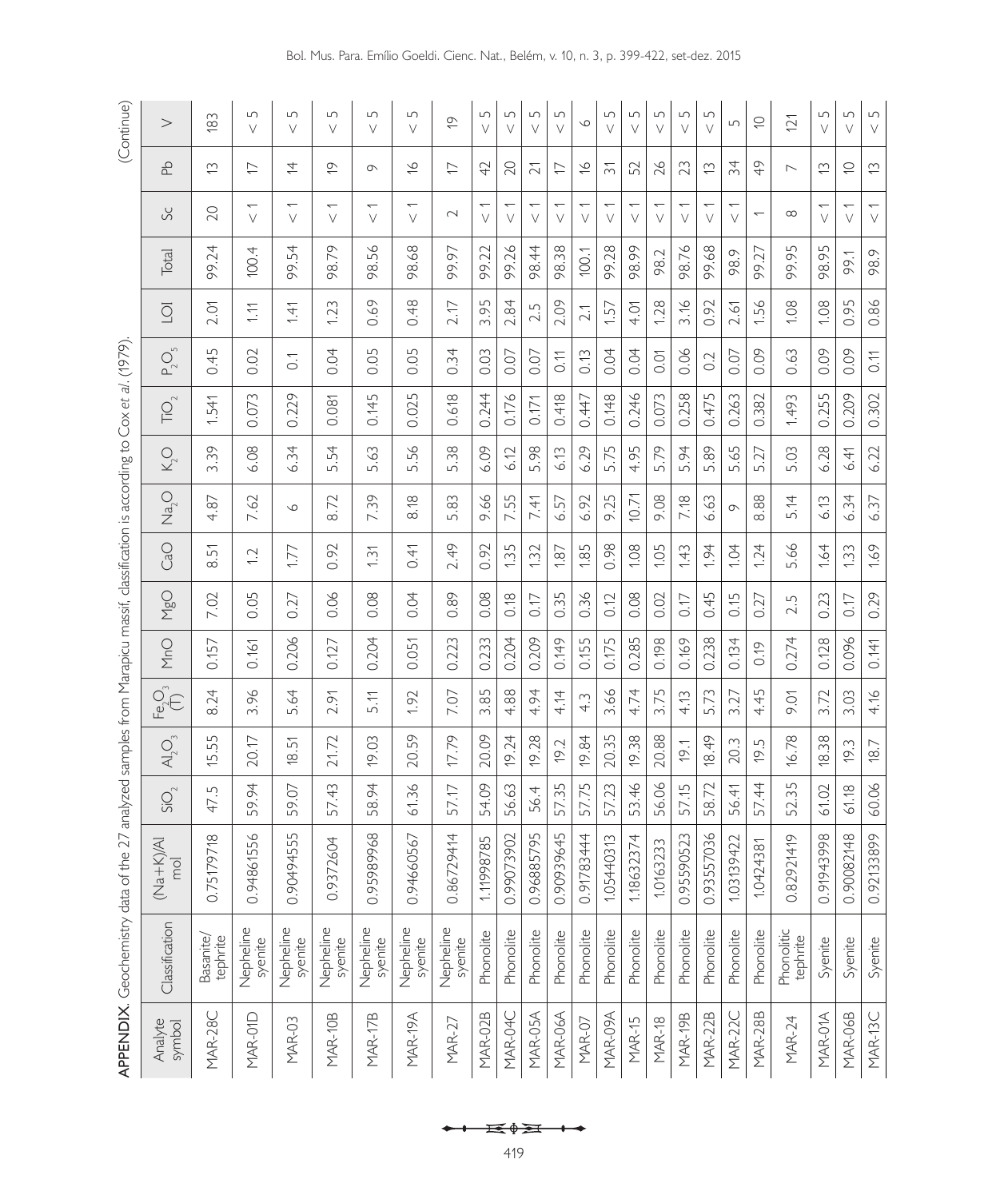# (Continue)

APPENDIX. APPENDIX.

| >                                                                         | 5<br>$\vee$          | $\sqrt{ }$<br>V  | 5<br>V                                 | Ó              | နှ                               | $\sim$                      | $\overline{\phantom{0}}$ | 4                    | 5                    | $\infty$              | $\sim$                   | 4                    | $\stackrel{\textstyle\leftharpoonup}{\textstyle\cdot}$ | 4                     | $\sqrt{ }$               | $\sim$                   | $\sim$                   | $\circ$               | $\stackrel{\textstyle\frown}{\phantom{}_{\sim}}$ | $\circ$                  | $\sqrt{ }$               | $\circ$               |
|---------------------------------------------------------------------------|----------------------|------------------|----------------------------------------|----------------|----------------------------------|-----------------------------|--------------------------|----------------------|----------------------|-----------------------|--------------------------|----------------------|--------------------------------------------------------|-----------------------|--------------------------|--------------------------|--------------------------|-----------------------|--------------------------------------------------|--------------------------|--------------------------|-----------------------|
| 움                                                                         | 4                    | $\overline{5}$   | $\overline{5}$                         | $\overline{5}$ | $\equiv$                         | 0.2<br>$\vee$               | Ņ<br>Ö<br>$\vee$         | 0.2<br>$\vee$        | 0.2<br>$\vee$        | 0.2<br>$\vee$         | 0.2<br>V                 | 0.2<br>V             | $\sim$<br>Ö<br>V                                       | $\sim$<br>Õ<br>V      | 0.2<br>$\vee$            | Ņ<br>ö<br>V              | 0.2<br>V                 | $\sim$<br>ö<br>V      | $\sim$<br>Ö<br>$\vee$                            | 0.2<br>V                 | 0.2<br>$\vee$            | 0.2<br>$\vee$         |
| Sc                                                                        | $\vee$               | $\vee$           | $\vee$                                 | $\sim$         | 득                                | 5.7                         | 20.8                     | ロ                    | Ņ<br>35.             | 42.7                  | 16.3                     | 16.2                 | 49.2                                                   | m<br>20.              | 22.6                     | S<br>€.                  | 16.3                     | 34.1                  | 71.8                                             | 5<br>23.                 | 23.7                     | 17.3                  |
| Total                                                                     | 100.2                | 99.35            | 51<br>98.                              | 99.01          | $\sum\limits_{-\infty}^{\infty}$ | $\sim$                      | $\sim$<br>$\vee$         | $\sim$               | $\sim$               | $\sim$<br>$\vee$      | $\sim$<br>$\vee$         | $\sim$               | $\widetilde{\mathbb{C}}$                               | $\Box$                | $\overline{\phantom{1}}$ | $\infty$                 | $\infty$                 | $\sim$                | $\tilde{\sim}$                                   | $\sim$                   | $\cup$                   | $\sim$<br>$\vee$      |
| $\overline{O}$                                                            | 0.69                 | 0.72             | $\frac{6}{1}$                          | 2.35           | $\frac{d}{dx}$                   | 75                          | 115                      | 169                  | $\subseteq$          | 203                   | $\overline{5}$           | 154                  | 302                                                    | 156                   | 170                      | 104                      | 114                      | $\overline{5}$        | 353                                              | 136                      | 123                      | 140                   |
| $P_2O_5$                                                                  | 0.08                 | $\overline{O}$ . | 0.13                                   | 0.24           | $\frac{1}{2}$                    | 120                         | 166                      | 175                  | 206                  | 176                   | 215                      | 178                  | 332                                                    | 199                   | 208                      | 173                      | 185                      | 258                   | 365                                              | 238                      | 216                      | 193                   |
|                                                                           |                      |                  |                                        |                | 4s                               | $\Box$<br>$\vee$            | $\Box$<br>V              | 5<br>V               | 5<br>V               | $\Box$<br>$\vee$      | 5<br>V                   | $\Box$<br>V          | $\infty$                                               | 5<br>V                | 5<br>V                   | $\Box$<br>V              | $\Box$<br>V              | $\Box$<br>$\vee$      | $\rightleftharpoons$                             | 5<br>$\vee$              | 5<br>V                   | 5<br>$\vee$           |
| $\overline{\text{TO}}_2$                                                  | 0.214                | 0.318            | 0.28                                   | 0.465          | ජී                               |                             |                          | $\sim$               | $\sim$               | $\sim$                | $\overline{\phantom{0}}$ | $\sim$               | $\sim$                                                 | $\sim$                | $\sim$                   | $\overline{\phantom{0}}$ | $\overline{\phantom{0}}$ | $\sim$                | $\sim$                                           | $\overline{\phantom{0}}$ | $\overline{\phantom{0}}$ | $\sim$                |
| $K_2^O$                                                                   | 6.42                 | 6.24             | $\overline{\mathcal{A}}$<br>$\sqrt{ }$ | 4.<br>5        | ථි                               | $\overset{\infty}{\approx}$ | 28                       | 23                   | SO                   | $\overline{5}$        | 29                       | 23                   | 42                                                     | 26                    | 28                       | 22                       | 24                       | SO                    | $\frac{1}{2}$                                    | SO                       | 26                       | 27                    |
| Na <sub>2</sub>                                                           | 6.55                 | 5.88             | 5,98                                   | 6.29           | $\overline{\Sigma}$              | 90                          | 120                      | $\frac{1}{2}$        | $\overline{O}$       | 130                   | $\overline{Q}$           | 150                  | 180                                                    | 120                   | 130                      | 100                      | $\frac{1}{10}$           | 130                   | 240                                              | 130                      | 120                      | 160                   |
| CaO                                                                       | 1.46                 | 1.85             | 1.83                                   | 2.17           | ਰੋ                               | $\overline{C}$              | $\bigcirc$<br>$\vee$     | $\bigcirc$<br>$\vee$ | $\bigcirc$<br>$\vee$ | $\subseteq$<br>$\vee$ | $\bigcirc$<br>$\vee$     | $\bigcirc$<br>$\vee$ | $\subseteq$<br>$\vee$                                  | $\subseteq$<br>$\vee$ | $\subseteq$<br>$\vee$    | $\subseteq$<br>$\vee$    | $\subseteq$<br>$\vee$    | $\subseteq$<br>$\vee$ | $\supseteq$<br>$\vee$                            | $\supseteq$<br>$\vee$    | $\bigcirc$<br>$\vee$     | $\subseteq$<br>$\vee$ |
| <b>M<sub>go</sub></b>                                                     | 0.2                  | 0.36             | 0.27                                   | 0.63           | Ξ                                | 130                         | 20<br>$\vee$             | 20<br>$\vee$         | 20<br>V              | 20<br>$\vee$          | 20<br>$\vee$             | 20<br>V              | 20<br>V                                                | 20<br>V               | 20<br>V                  | 20<br>V                  | 20<br>V                  | 20<br>$\vee$          | 20<br>V                                          | 20<br>V                  | 20<br>V                  | 20<br>$\vee$          |
| MnO                                                                       | 0.109                | 0.155            | 0.171                                  | 0.148          | S                                | 37                          | 35                       | 37                   | 23                   | 77                    | 28                       | $\overline{0}$       | 25                                                     | $\overline{0}$        | 57                       | 50                       | $\overline{Q}$           | 22                    | $\frac{8}{4}$                                    | 26                       | 102                      | $\tilde{\Xi}$         |
| $E_2^{\text{C}}E$                                                         | $\ddot{5}$<br>$\sim$ | 4.67             | 83<br>4.                               | 4.72           | Ğ                                | 370                         | 20<br>$\vee$             | 20<br>$\vee$         | 20<br>V              | 20<br>$\vee$          | 20<br>$\vee$             | 20<br>V              | 20<br>V                                                | 20<br>$\vee$          | 20<br>V                  | 20<br>$\vee$             | 20<br>V                  | 20<br>$\vee$          | 20<br>V                                          | 20<br>V                  | 20<br>V                  | 20<br>$\vee$          |
| $\mathsf{A}\hspace{-0.2em}\rule{0.7pt}{1.5em}\hspace{-0.2em}\mathsf{O}_2$ | 19.29                | 18.25            | 18.22                                  | 18.11          | Ň                                | 188                         | 517                      | 5<br>5               | 498                  | 877                   | 166                      | 553                  | 1399                                                   | 583                   | 606                      | 517                      | 546                      | 779                   | 1658                                             | 616                      | 737                      | 458                   |
|                                                                           |                      |                  |                                        |                | $\succ$                          | 20                          | $\tilde{\sim}$           | 26                   | 27                   | 39                    | $\infty$                 | 26                   | 4                                                      | 29                    | 36                       | 20                       | 22                       | 25                    | 59                                               | SO                       | 22                       | 28                    |
| $\overline{SO}_{2}$                                                       | 61.87                | 60.8             | 59.26                                  | 58.49          | Ğ                                | 833                         | 83                       | 92                   | $\approx$            | 2                     | $\Im$                    | 605                  | 74                                                     | $\sigma$<br>5         | 52                       | 838                      | 837                      | 62                    | 82                                               | $\circ$                  | 115                      | 393                   |
| $(Ma + K)$<br>mol                                                         | 099<br>0.91976       | '464<br>0.90107  | .099<br>0.89372                        | 522<br>0.89495 | Ba                               | 1316                        | $83$                     | 124                  | 174                  | $\frac{8}{16}$        | 62                       | 1006                 | $\overline{Q}$                                         | 59                    | $\overline{17}$          | 1531                     | 1539                     | 76                    | $\mathcal{L}$                                    | 4                        | 133                      | 1350                  |
|                                                                           |                      |                  |                                        |                |                                  |                             |                          |                      |                      |                       |                          |                      |                                                        |                       |                          |                          |                          |                       |                                                  |                          |                          |                       |
| Classification                                                            | Syenite              | Syenite          | Syenite                                | Syenite        | Classification                   | Basanite/<br>tephrite       | Nepheline<br>syenite     | Nepheline<br>syenite | Nepheline<br>syenite | Nepheline<br>syenite  | Nepheline<br>syenite     | Nepheline<br>syenite | Phonolite                                              | Phonolite             | Phonolite                | Phonolite                | Phonolite                | Phonolite             | Phonolite                                        | Phonolite                | Phonolite                | Phonolite             |
| Analyte<br>symbol                                                         | MAR-16A              | MAR-16C          | <b>MAR-20</b>                          | <b>MAR-26</b>  | Analyte<br>symbol                | MAR-28C                     | MAR-01D                  | MAR-03               | MAR-10B              | MAR-17B               | MAR-19A                  | <b>MAR-27</b>        | MAR-02B                                                | MAR-04C               | MAR-05A                  | MAR-06A                  | MAR-07                   | MAR-09A               | <b>MAR-15</b>                                    | <b>MAR-18</b>            | MAR-19B                  | <b>MAR-22B</b>        |

40Ar/39Ar age, lithogeochemistry and petrographic studies of the Cretaceous Alkaline Marapicu Intrusion, Rio de Janeiro, Brazil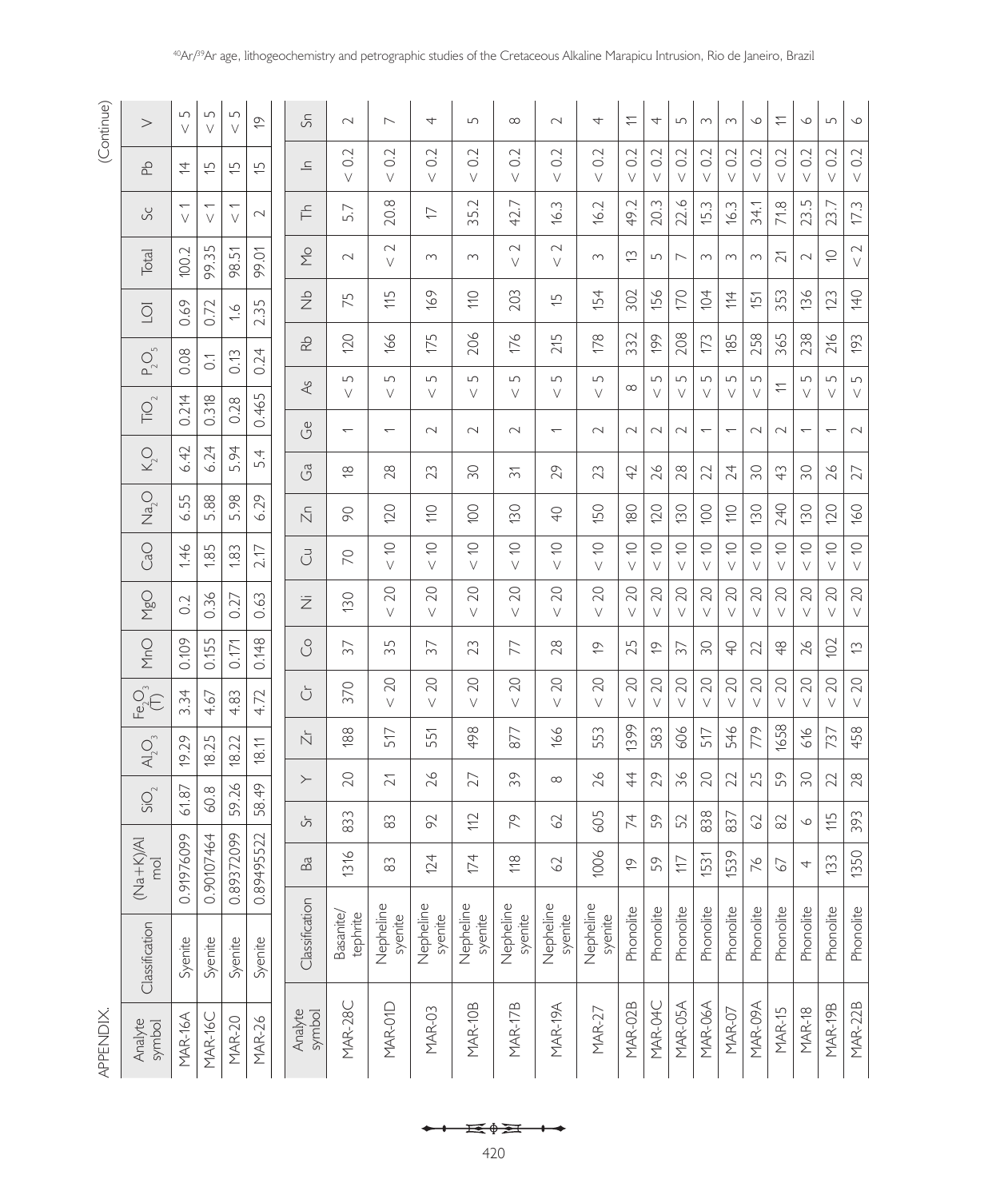| (Continue)      | နှ                               | $\overline{5}$           | S                     | $\sim$                 | S                        | $\sim$                   | $\sim$                   | $\sim$                   | $\sim$                   | 4                               | S             | $\supset$         | $\overline{C}$                  | 4.2                      | $\sim$               | 6.8                              | $\sim$<br>∞ं         | 2.4                             | 4                              | $\widetilde{\Xi}$        | 4.9                              | 5.4                        |
|-----------------|----------------------------------|--------------------------|-----------------------|------------------------|--------------------------|--------------------------|--------------------------|--------------------------|--------------------------|---------------------------------|---------------|-------------------|---------------------------------|--------------------------|----------------------|----------------------------------|----------------------|---------------------------------|--------------------------------|--------------------------|----------------------------------|----------------------------|
|                 | $\equiv$                         | 0.2<br>$\vee$            | 0.2<br>$\vee$         | 0.2<br>$\vee$          | 0.2<br>$\vee$            | 0.2<br>$\vee$            | 0.2<br>$\vee$            | 0.2<br>$\vee$            | 0.2<br>$\vee$            | 0.2<br>$\vee$                   | 0.2<br>$\vee$ | 主                 | S<br>4.                         | 11.6                     | 12.1                 | 10.9                             | 17.7                 | 5<br>$\infty$                   | 11.4                           | 25.7                     | 11.7                             | $\widetilde{\cup}$         |
|                 | 두                                | 53.1                     | 76.2                  | 8.2                    | 13.1                     | 4<br>Ö.                  | Lŋ<br>$\overline{13}$ .  | $\overline{C}$           | 12.2                     | ِص<br>$\overline{\mathfrak{S}}$ | œ<br>22.      | $\exists$         | 0.33                            | 0.39                     | 53<br>ö              | 꼬<br>ö                           | 0.82                 | 0.19                            | 0.48                           | 0.93                     | 0.56                             | 0.71                       |
|                 | $\sum\limits_{-\infty}^{\infty}$ | $\Box$                   | $\sim$<br>$\vee$      | $\sim$                 | $\sim$                   | $\sim$                   | $\sim$                   | $\infty$                 | $\sim$<br>$\vee$         | 4                               | 4             | Ą                 | $\sim$                          | LN<br>$\sim$             | $\sim$               | Ņ<br>$\infty$                    | $\infty$<br>4.       | $\sum$                          | 2.7                            | $\infty$<br>ட்           | S<br>$\sim$                      | 4.4                        |
|                 | $\frac{d}{dx}$                   | $\frac{5}{2}$            | 183                   | 145                    | 105                      | 76                       | 106                      | 86                       | 121                      | 18                              | 120           | 下                 | $\widetilde{\gamma}$<br>ö       | 0.37                     | 0.43                 | 0.47                             | $\overline{0}$ .     | 0.15                            | 0.39                           | 0.84                     | 0.49                             | 0.64                       |
|                 | $\frac{1}{2}$                    | 283                      | 344                   | 90                     | 155                      | $\overline{41}$          | 152                      | 140                      | 167                      | 200                             | 160           | ய்                | 2.1                             | Ņ<br>$\sim$              | 2.7                  | $\sim$                           | 4.4                  | $\circ$<br>ö                    | $\circ$<br>$\sim$              | $\infty$<br>4.           | 3.1                              | 4.1                        |
|                 | $\lambda$ s                      | 5<br>V                   | $\Box$<br>V           | 5<br>V                 | 5<br>V                   | $\Box$<br>V              | $\Box$<br>V              | 5<br>$\vee$              | $\Box$<br>V              | 5<br>V                          | 5<br>V        | $\frac{1}{2}$     | $\infty$<br>ö                   | 0.7                      | $\overline{O}$ .     | $\overline{\phantom{m}}$         | $\overline{4}$       | $\frac{3}{2}$                   | $\circ$ .                      | $\overline{4}$           | $\overline{\phantom{0}}$         | $\overline{4}$             |
|                 | ථ                                | $\overline{\phantom{0}}$ | $\sim$                | $\sim$                 | $\overline{\phantom{0}}$ | $\overline{\phantom{0}}$ | $\overline{\phantom{0}}$ | $\overline{\phantom{0}}$ | $\overline{\phantom{0}}$ | $\sim$                          | $\leftarrow$  | $\hat{\triangle}$ | 4                               | $\circ$<br>$\sim$        | $\Box$               | $\Box$                           | 7.4                  | $\ddot{ }$ .                    | 4.7                            | W<br>Ö                   | 5.3                              | 7.2                        |
|                 | ෆී                               | 32                       | 39                    | 23                     | $\widetilde{\sim}$       | 20                       | $\widetilde{\sim}$       | $\overline{6}$           | $\tilde{\sim}$           | 23                              | 22            | 익                 | 0.7                             | $0.\dot{6}$              | $\overline{O}$ .     | $0.\overline{9}$                 | $\tilde{C}$          | $\frac{3}{2}$                   | $\circ$ .                      | $\overline{\phantom{0}}$ | 0.9                              | $\frac{1}{2}$              |
|                 | $\bar{\mathbb{N}}$               | 120                      | 200                   | 150                    | $\approx$                | SO                       | $\approx$                | $\odot$                  | $\odot$                  | $\infty$                        | 90            | $\overline{G}$    | œ<br>4.                         | 4.2                      | $\infty$             | 5.6                              | $\overline{8.7}$     | $\widetilde{\zeta}$             | 5.9                            | $\infty$                 | $\widetilde{\circ}$              | 8.9                        |
|                 | ਰੋ                               | $\subseteq$<br>$\vee$    | $\subseteq$<br>$\vee$ | $\overline{C}$         | $\subseteq$<br>$\vee$    | $\subseteq$<br>$\vee$    | $\subseteq$<br>$\vee$    | $\subseteq$<br>$\vee$    | $\subseteq$<br>$\vee$    | $\subseteq$<br>$\vee$           | $\cup$<br>V   | 모                 | 1.74                            | 0.71                     | 1.04                 | $\overline{\phantom{a}}$         | 85<br>ं              | 0.27                            | $\overline{1}$ .               | 1.18                     | 0.89                             | 1.32                       |
|                 | Ż                                | 20<br>V                  | 20<br>$\vee$          | SO.                    | 20<br>V                  | 20<br>$\vee$             | 20<br>V                  | 20<br>$\vee$             | 20<br>V                  | 20<br>$\vee$                    | 20<br>V       | Sm                | $\infty$<br>ഗ്                  | 5.9                      | 8.2                  | 7.2                              | 11.3                 | 2.1                             | 7.7                            | Lŋ<br>نې<br>ف            | $\infty$                         | 117                        |
|                 | S                                | 24                       | 39                    | 23                     | 23                       | 29                       | 59                       | $\overline{4}$           | $\overline{\phantom{0}}$ | 46                              | 23            | $\overline{z}$    | r.<br>29                        | $\circ$<br>42            | W<br>54.             | $\circlearrowright$<br>52.       | 4<br>79.             | $\circ$<br>$\overline{5}$       | 51.8                           | $\overline{ }$<br>50.    | 52.7                             | 78.5                       |
|                 | Ŭ                                | 20<br>V                  | 20<br>$\vee$          | 20<br>$\vee$           | 20<br>$\vee$             | 20<br>$\vee$             | 20<br>$\vee$             | 20<br>$\vee$             | 20                       | 20<br>$\vee$                    | 20            | ՟                 | 16.<br>$\overline{\phantom{0}}$ | 14.7                     | 16.7                 | 18.8                             | 26.1                 | 6.13                            | $\infty$<br>$\overline{5}$ .   | $\infty$<br><u>ф</u>     | 16.4                             | 24.5                       |
|                 | Ň                                | 1018                     | 1140                  | 431                    | 383                      | 249                      | 308                      | 371                      | $\vee$<br>354            | 409                             | V<br>566      | ථ                 | $\overline{\phantom{0}}$<br>72. | LN.<br>$\overline{\Box}$ | 159                  | 211                              | 267                  | 5.7<br>$\overline{\phantom{0}}$ | 143                            | 243                      | 159                              | 184                        |
|                 | $\succ$                          | 24                       | $\overline{27}$       | 36                     | $\overline{C}$           | ⇔                        | $\frac{\infty}{\infty}$  | $\frac{9}{5}$            | 20                       | $\overline{2}$                  | 22            | $\Xi$             | $\circ$<br>38.                  | 96.4                     | $\sim$<br>85.        | 146                              | 154                  | 51.4                            | S<br>85.                       | 165                      | 89.3                             | 127                        |
|                 | Ğ                                | 106                      | $\overline{100}$      | 920                    | 511                      | 533                      | 472                      | 617                      | 338                      | 446                             | 546           | Ű                 | 2.9                             | $\overline{1}$ .         | 2.2                  | Ŵ<br>$\sim$                      | $\overline{0}$ .     | 2.7                             | ِ<br>$\sim$                    | 7.1                      | $\sim$                           | $3.\overline{8}$           |
|                 | Ba                               | 142                      | 123                   | 1693                   | 1066                     | 1124                     | 1048                     | 1283                     | 586                      | 1035                            | 867           | 9S                | 5<br>$\circ$                    | $0.\overline{6}$         | $\Box$<br>$\circ$    | $\Box$<br>$\rm _{\rm V}^{\rm O}$ | $\Box$<br>$\circ$    | 5<br>$\circ$                    | $\Box$<br>$\frac{1}{\sqrt{2}}$ | $0.\overline{6}$         | $\Box$<br>$\rm _{\rm V}^{\rm O}$ | Lŋ<br>$\frac{1}{\sqrt{2}}$ |
|                 | Classification                   | Phonolite                | Phonolite             | Phonolitic<br>tephrite | Syenite                  | Syenite                  | Syenite                  | Syenite                  | Syenite                  | Syenite                         | Syenite       | Classification    | Basanite/<br>tephrite           | Nepheline<br>syenite     | Nepheline<br>syenite | Nepheline<br>syenite             | Nepheline<br>syenite | Nepheline<br>syenite            | Nepheline<br>syenite           | Phonolite                | Phonolite                        | Phonolite                  |
| <b>APPENDIX</b> | symbol<br>Analyte                | MAR-22C                  | <b>MAR-28B</b>        | <b>MAR-24</b>          | MAR-01A                  | MAR-06B                  | MAR-13C                  | MAR-16A                  | MAR-16C                  | <b>MAR-20</b>                   | <b>MAR-26</b> | Analyte<br>symbol | MAR-28C                         | MAR-01D                  | <b>MAR-03</b>        | MAR-10B                          | <b>MAR-17B</b>       | MAR-19A                         | <b>MAR-27</b>                  | MAR-02B                  | MAR-04C                          | MAR-05A                    |

←← ★◆★ ←

421